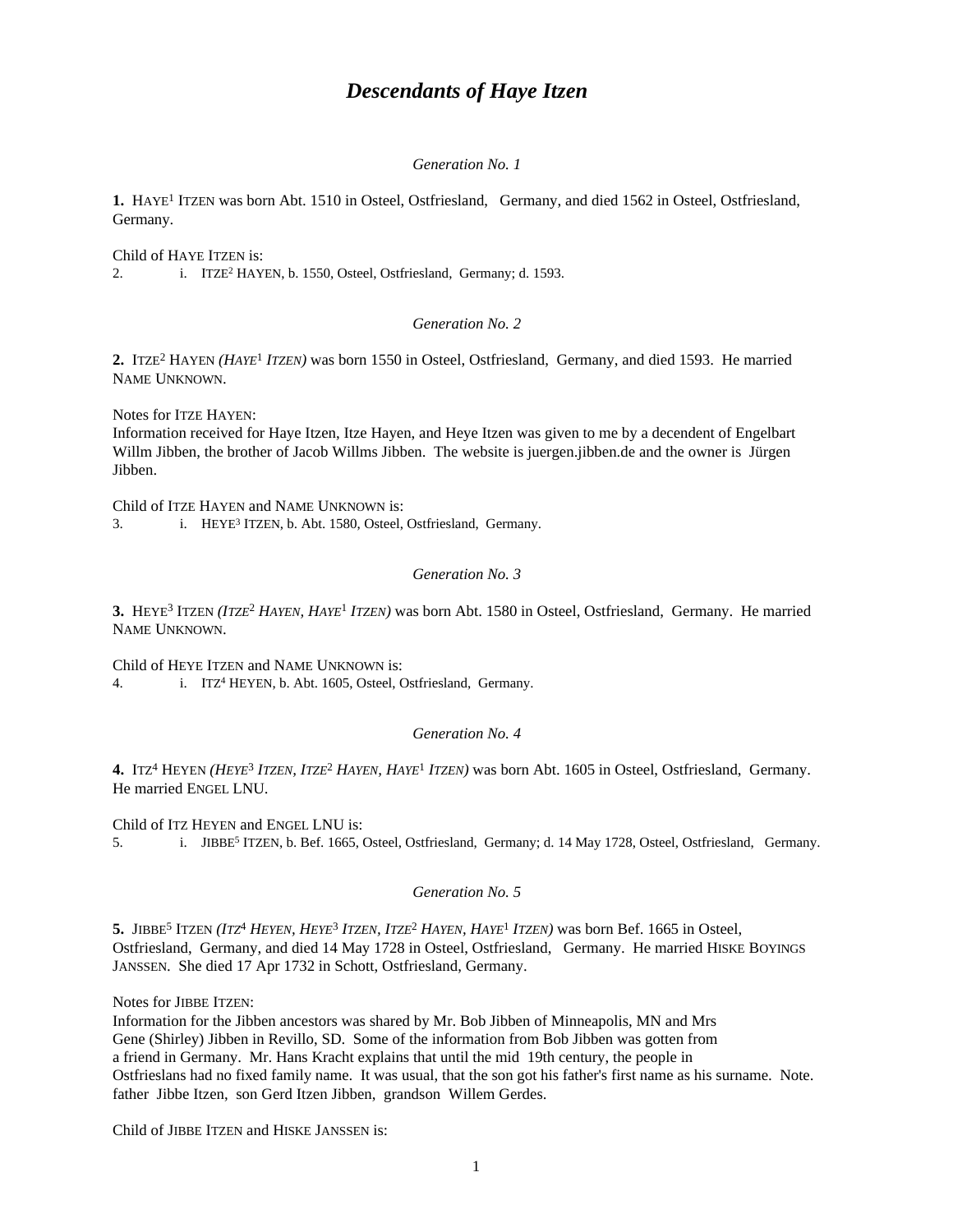#### *Generation No. 6*

6. GERD ITZEN<sup>6</sup> JIBBEN (*JIBBE<sup>5</sup> ITZEN, ITZ<sup>4</sup> HEYEN, HEYE<sup>3</sup> ITZEN, ITZE<sup>2</sup> HAYEN, HAYE<sup>1</sup> ITZEN) was born Unknown,* and died 28 Nov 1754 in Osteel, Ostfriesland, Germany. He married GRETJE WILLEMS 12 Oct 1737 in Osteel, Ostfriesland, Germany. She was born 18 Jun 1718 in Osteel, Ostfriesland, Germany, and died 28 Apr 1761 in Osteel, Ostfriesland, Germany.

Child of GERD JIBBEN and GRETJE WILLEMS is: 7. i. WILLEM<sup>7</sup> GERDES, b. 19 Jul 1749, Osteel, Ostfriesland, Germany.

# *Generation No. 7*

7. Willem<sup>7</sup> Gerdes (*Gerd Itzen<sup>6</sup> Jibben, Jibbe<sup>5</sup> Itzen, Itz<sup>4</sup> Heyen, Heye<sup>3</sup> Itzen, Itze<sup>2</sup> Hayen, Haye<sup>1</sup> Itzen)* was born 19 Jul 1749 in Osteel, Ostfriesland, Germany. He married AFFKE FRERICHS 22 Apr 1770 in Osteel, Ostfriesland, Germany. She was born 14 Sep 1749 in Osteel, Ostfriesland, Germany.

Child of WILLEM GERDES and AFFKE FRERICHS is:

8. i. JIBBE WILLMS<sup>8</sup> JIBBEN, b. 23 Dec 1775, Osteel, Ostfriesland, Germany; d. 23 Sep 1826, Osteel, Ostfriesland, Germany.

# *Generation No. 8*

**8.** Jibbe Willms<sup>8</sup> Jibben (*Willem<sup>t</sup> Gerdes, Gerd Itzen<sup>6</sup> Jibben, Jibbe<sup>5</sup> Itzen, Itz<sup>4</sup> Heyen, Heye<sup>3</sup> Itzen, Itze<sup>2</sup> HAYEN, HAYE*<sup>1</sup>  *ITZEN)* was born 23 Dec 1775 in Osteel, Ostfriesland, Germany, and died 23 Sep 1826 in Osteel, Ostfriesland, Germany. He married GESCHE JANSSEN 03 Jun 1797 in Osteel, Ostfriesland, Germany. She was born Unknown in Wirdum, and died 06 Jun 1816 in Osteel, Ostfriesland, Germany.

Child of JIBBE JIBBEN and GESCHE JANSSEN is:

9. i. WILLM GERDES<sup>9</sup> JIBBEN, b. 22 Sep 1810, Osteel, Ostfriesland, Germany; d. 15 Dec 1855, Osteel, Ostfriesland, Germany.

# *Generation No. 9*

**9.** Willm Gerdes<sup>9</sup> Jibben (*Jibbe Willms<sup>8</sup>, Willem<sup>7</sup> Gerdes, Gerd Itzen<sup>6</sup> Jibben, Jibbe<sup>5</sup> Itzen, Itz<sup>4</sup> Heyen, HEYE*<sup>3</sup>  *ITZEN, ITZE*<sup>2</sup>  *HAYEN, HAYE*<sup>1</sup>  *ITZEN)* was born 22 Sep 1810 in Osteel, Ostfriesland, Germany, and died 15 Dec 1855 in Osteel, Ostfriesland, Germany. He married TRIENTJE HINRICHS 03 Dec 1836 in Osteel, Ostfriesland, Germany. She was born 09 May 1807 in Mpganter, Germany, and died 05 Aug 1876 in Osteel, Ostfriesland, Germany.

Children of WILLM JIBBEN and TRIENTJE HINRICHS are:

- i. ENGELBART WILLM<sup>10</sup> JIBBEN, b. 25 Apr 1838.
- 10. ii. JACOB WILLMS JIBBEN, b. 06 Feb 1842, Osteel, Prussia or Germany; d. 20 Jul 1886, Turner Co, SD.

#### *Generation No. 10*

10. JACOB WILLMS<sup>10</sup> JIBBEN (WILLM GERDES<sup>9</sup>, JIBBE WILLMS<sup>8</sup>, WILLEM<sup>7</sup> GERDES, GERD ITZEN<sup>6</sup> JIBBEN, JIBBE<sup>5</sup> ITZEN, ITZ<sup>4</sup> HEYEN, HEYE<sup>3</sup> ITZEN, ITZE<sup>2</sup> HAYEN, HAYE<sup>1</sup> ITZEN) was born 06 Feb 1842 in Osteel, Prussia or Germany, and died 20 Jul 1886 in Turner Co, SD. He married (1) ELSIE PETERS Bef. 1871. She was born Unknown, and died Abt. 1881. He married (2) TEETJE (TATACHA) HINDERKS FREERKSEN Bef. 1882, daughter of ULFERT FREERKSEN and EKE TJARKS. She was born 21 Oct 1855 in Rysum, Ostfriesland , Germany, and died Mar 1922.

Notes for JACOB WILLMS JIBBEN: Came to America about 1870. According to the death notice that was printed in the Lincoln Cty Independent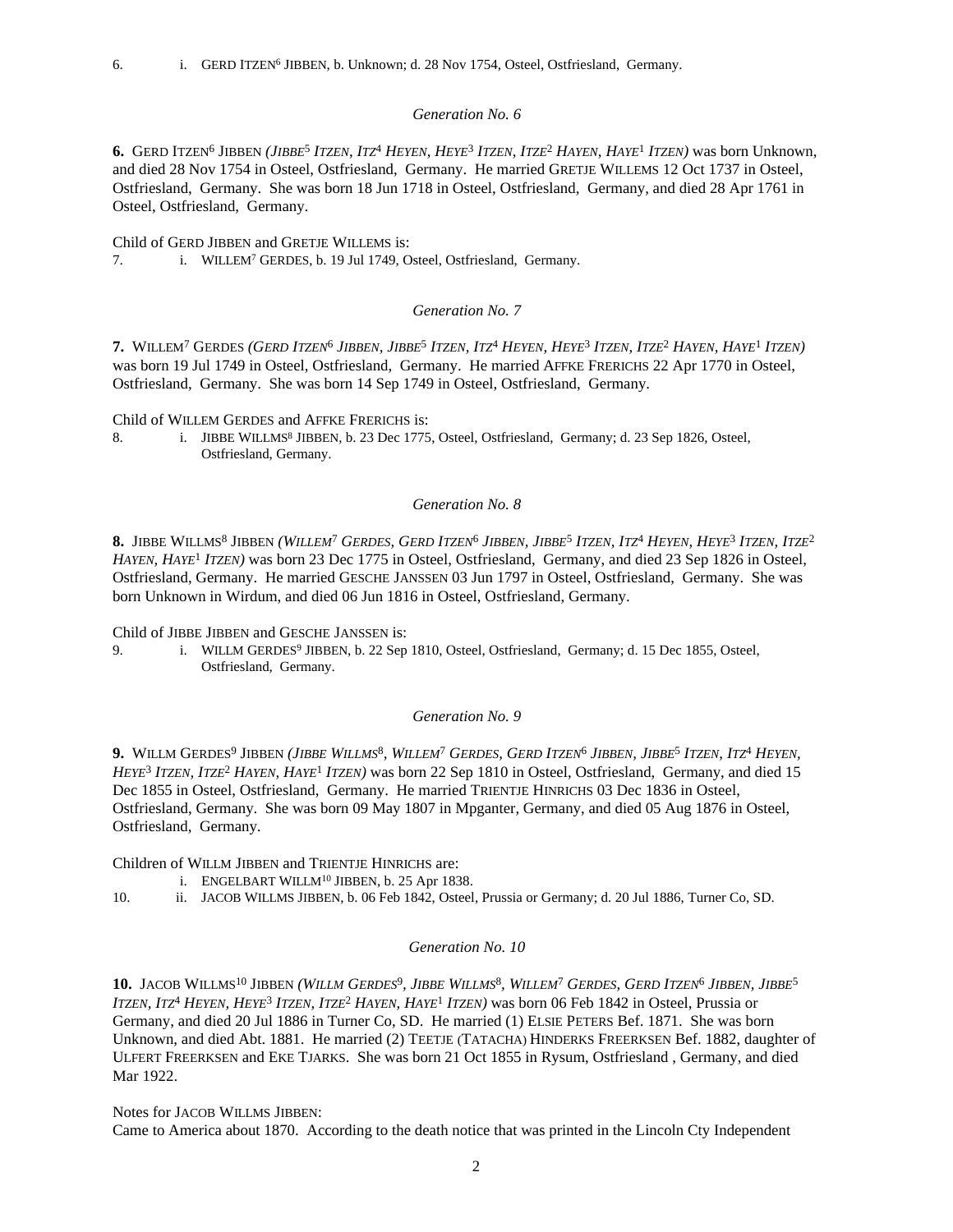newspaper from Lennox, Dakota Territory July 23, 1886, he came to this area from Stevenson Cty, IL. In an article in the Chancellor, SD Centennial Book 1894-1994, Jacob immigrated from Germany, probably coming through New Orleans.

Notes for TEETJE (TATACHA) HINDERKS FREERKSEN:

According to the Lennox Independent newspaper in Lennox, S.D., Mar. 30, 1922 Vol 39 Num 15 pg1 Teetje came to America at the age of 15 yrs., locating first in Freeport, IL, later to SD. Her funeral services were held at the German Reformed Church in Lennox, SD.

On a Quit claim registered in Turner County, SD in 1907, the spelling of her name was Teitje Jibben. Jacob Jibben(her step son) was the administrator.

5-8-2001 In a report from a researcher in Germany, Hilda Bruns, Tatacha's birth name was TEETJE. Four of Teetje's sibblings I had, were verified, and Hinderk and Trientje were added. Hilda found the name of Teetje's mother, her mother's parents and the parents of Teetje's father, Ulfert. A stepmother and half brother and sisters were also found.

More About TEETJE (TATACHA) HINDERKS FREERKSEN: Burial: Lennox, Lincoln, SD

Children of JACOB JIBBEN and ELSIE PETERS are:

- i. ANNA<sup>11</sup> JIBBEN, b. 15 Jun 1871, Illinois; d. 1949; m. JACOB VANDER PLOEG, Unknown; d. 1901.
- ii. WILLIAM JIBBEN, b. 03 Jan 1872, Illinois; d. 1901.
- iii. ERVIN JIBBEN, b. 27 Feb 1876, IL; d. 1936.

Notes for ERVIN JIBBEN: Name could be spelled Irvin.

iv. JACOB JIBBEN, b. 14 Mar 1878, Chancellor, Turner, SD; d. 1950.

Children of JACOB JIBBEN and TEETJE FREERKSEN are:

- 11. v. ELSIE CARRIE<sup>11</sup> JIBBEN, b. 30 Sep 1882, Davis, Turner, SD; d. 03 Jul 1931, Appleton, Swift, MN.
	- vi. TRESSA WILHELMINA JIBBEN, b. 18 May 1884, Turner, SD; d. 24 Aug 1965; m. RICHARD JOHNSON, Unknown.
	- vii. JOHN JIBBEN, b. 17 Jan 1886, Turner, SD; d. 21 Apr 1972; m. CLARA PERKINS, 03 Dec 1910.

# *Generation No. 11*

11. ELSIE CARRIE<sup>11</sup> JIBBEN (JACOB WILLMS<sup>10</sup>, WILLM GERDES<sup>9</sup>, JIBBE WILLMS<sup>8</sup>, WILLEM<sup>7</sup> GERDES, GERD ITZEN<sup>6</sup> JIBBEN, JIBBE<sup>5</sup> ITZEN, ITZ<sup>4</sup> HEYEN, HEYE<sup>3</sup> ITZEN, ITZE<sup>2</sup> HAYEN, HAYE<sup>1</sup> ITZEN) was born 30 Sep 1882 in Davis, Turner, SD, and died 03 Jul 1931 in Appleton, Swift, MN. She married DIRK ROHLFS UPHOFF 24 Feb 1904 in Chancellor, Turner, SD, son of ROLF UPHOFF and FOLKE DIRKS. He was born 02 Sep 1873 in Westermarsch, Ostfriesland ( Germany), and died 21 Sep 1956 in Appleton, Swift, MN.

More About ELSIE CARRIE JIBBEN: Burial: Appleton, Swift, MN Cause of Death: cholitis

### Notes for DIRK ROHLFS UPHOFF:

According to Uwe Rademacher, who worked in the registration department of the townhall of Norden, Germany on 1-23-2001 "I can confirm that a Dirk Uphoff, born 9-2-1873 in Westermarsch, was registered in Norden in the years between 4-29-1890 and 1898. He has come to Norden from the village Westermarsch. Dirk Uphoff was registrated in Norden in the street Westerstrasse 683. Unfortunately I can't say anything about the years after 1898, only that he wasn't registrated after that year." Mr. Radermacher also states the village "Westermarsch" is in the area of Norden (distance: 7km), since 1972 it is a part of Norden. Naturalization papers received on 6-2- 2001, state Dirk left Bremen, Germany on 12-9-1897 on board the DRESDEN. He arrived in Baltimore, MD on 12-25-1897.

I have got from Mr. Rademacher a newspaper article "The inhabitants of theWesterstraße"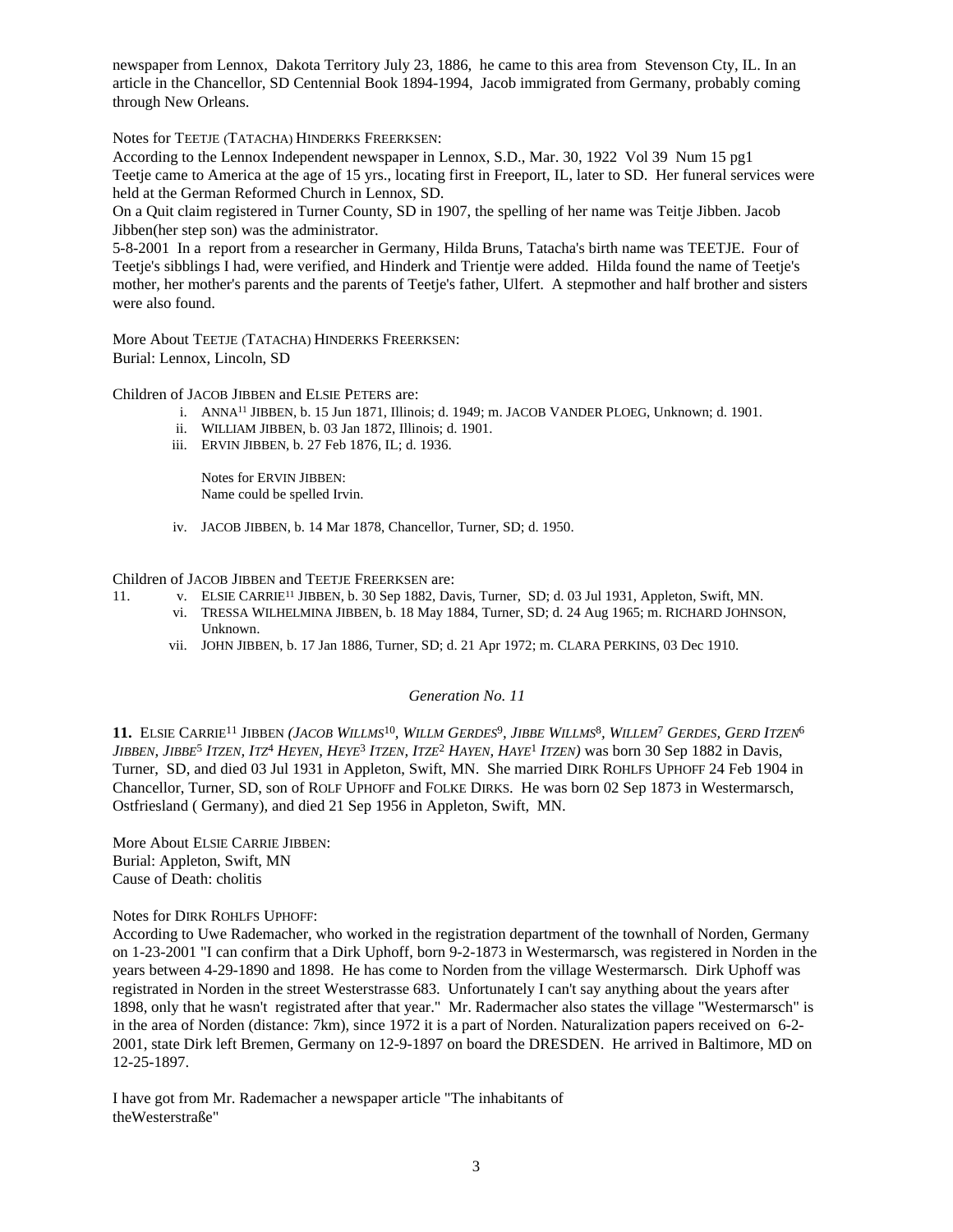In the old town of Norden there were only numbers of the houses (I think it was Napoleon, who would like to know the number of houses in a town. He did it e.g. in Cologne. There was a house Nr. 4711 and its today a well known parfume Nr. 4711 in Germany)

I try to translate the essential part:

Norderkluft 2. Rott House Nr. 523 (683) and Nr. 524 (684)

In 1843 Johann Georg Rose, merchand, founded a business for manufactories. Since 1877 did so Bernhard Hinrich Bührmann. About the beginning 1900 die houses (683) and (684)were demoliated and new were built. In 1906, (25.09) B.H. Bührmann gave the business to his former manger

Hermann Thumann and his brother in law Johannes Eckert. Between 1955 and 1978 Hans Hermann Thumann made his business. He was succeeded by his daughter Maike Meinen, born Thumann. Today there is a Solarium "Sun Royal".

There are more historical dates from 1618 up to 1892.

And there is a photo.

Herzliche Grüße

Klaus Meyer

More About DIRK ROHLFS UPHOFF: Burial: 24 Sep 1956, Appleton, Swift, MN Cause of Death: old age

Children of ELSIE JIBBEN and DIRK UPHOFF are:

- 12. i. GLADYS LEONA<sup>12</sup> UPHOFF, b. 13 Feb 1905, Lennox, Lincoln, SD; d. 10 Mar 1984, Appleton, Swift, MN.
- 13. ii. RALPH ALBERT UPHOFF, b. 17 Jul 1906, Sioux Falls, Minnehaha, SD; d. 30 May 1980, Appleton, Swift, MN.
- 14. iii. THERESA ALMA UPHOFF, b. 12 Mar 1909, Onida, Sully, SD; d. 12 Oct 1980, Duluth, St. Louis , MN.
- 15. iv. JOHN JACOB UPHOFF, b. 25 Oct 1910, Onida, Sully, SD.
- 16. v. MARGARET ELSIE UPHOFF, b. 22 Jan 1916, Appleton, Swift, MN; d. 09 Jan 1999, Gettysburg, Potter, SD.

# *Generation No. 12*

12. GLADYS LEONA<sup>12</sup> UPHOFF (ELSIE CARRIE<sup>11</sup> JIBBEN, JACOB WILLMS<sup>10</sup>, WILLM GERDES<sup>9</sup>, JIBBE WILLMS<sup>8</sup>, WILLEM<sup>7</sup> GERDES, GERD ITZEN<sup>6</sup> JIBBEN, JIBBE<sup>5</sup> ITZEN, ITZ<sup>4</sup> HEYEN, HEYE<sup>3</sup> ITZEN, ITZE<sup>2</sup> HAYEN, HAYE<sup>1</sup> ITZEN) was born 13 Feb 1905 in Lennox, Lincoln, SD, and died 10 Mar 1984 in Appleton, Swift, MN. She married BYRON RICHARD BERSIE. He was born 24 Feb 1906 in Portland, Multnomah, OR, and died 28 Dec 1983 in Appleton, Swift, MN.

More About GLADYS LEONA UPHOFF: Burial: 13 Mar 1984, Appleton Cemetery, Appleton, Swift, MN

More About BYRON RICHARD BERSIE: Burial: 31 Dec 1983, Appleton Cemetery, Appleton, Swift, MN

Children of GLADYS UPHOFF and BYRON BERSIE are:

i. LEONA MAE<sup>13</sup> BERSIE, b. 24 Sep 1928, Holloway, Swift, MN; d. 27 Mar 1950, Appleton, Swift, MN.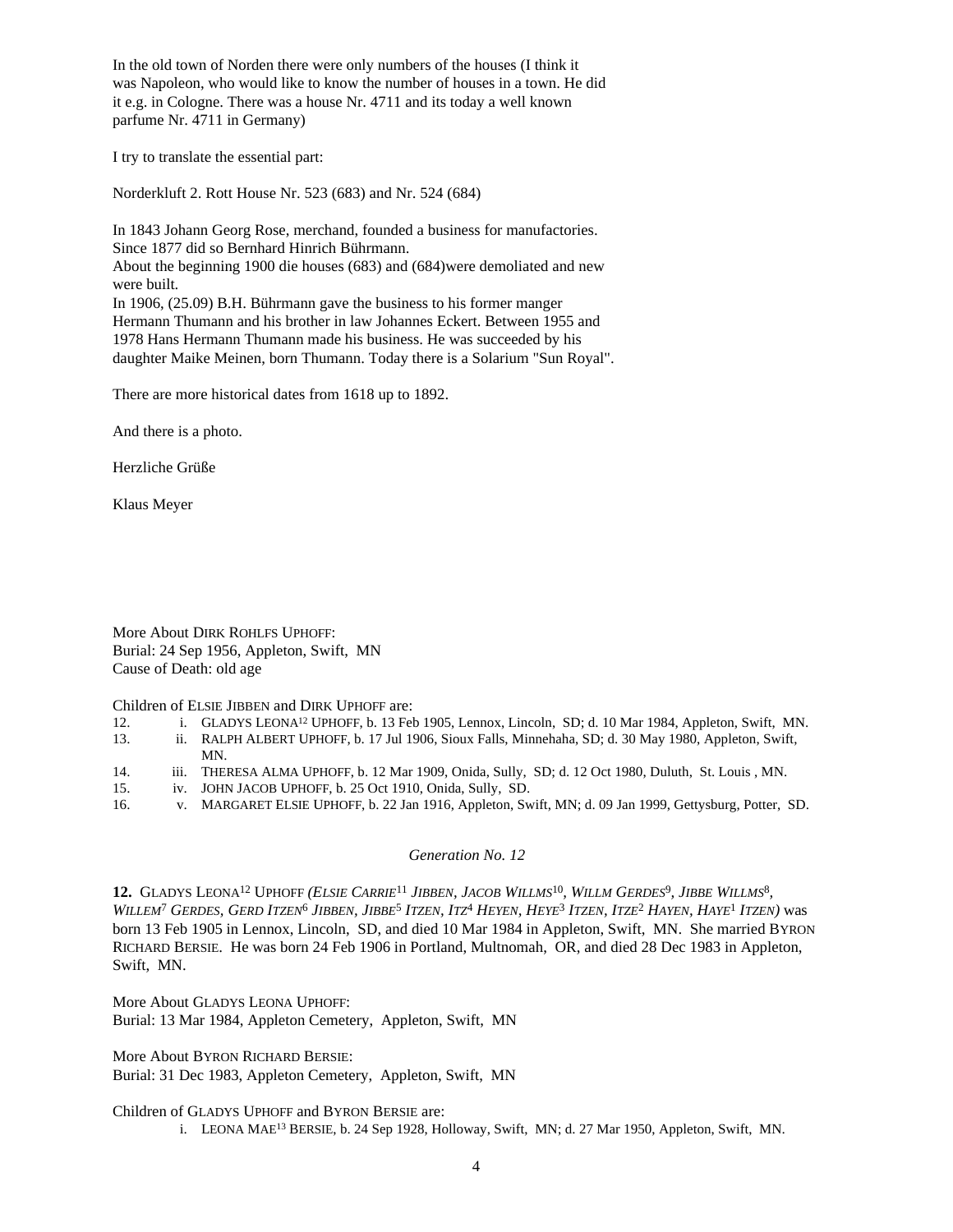- 17. ii. MERLYN KENNETH BERSIE, b. 24 Sep 1930, Holloway, Swift, MN.
- 18. iii. DELORES MARGARET BERSIE, b. 21 Jul 1935, Holloway, Swift, MN.

13. RALPH ALBERT<sup>12</sup> UPHOFF (ELSIE CARRIE<sup>11</sup> JIBBEN, JACOB WILLMS<sup>10</sup>, WILLM GERDES<sup>9</sup>, JIBBE WILLMS<sup>8</sup>, WILLEM<sup>7</sup> GERDES, GERD ITZEN<sup>6</sup> Jibben, Jibbe<sup>5</sup> Itzen, Itz<sup>4</sup> Heyen, Heye<sup>3</sup> Itzen, Itze<sup>2</sup> Hayen, Haye<sup>1</sup> Itzen) was born 17 Jul 1906 in Sioux Falls, Minnehaha, SD, and died 30 May 1980 in Appleton, Swift, MN. He married ISABEL HAZEL DEGROOT 05 Oct 1929 in Appleton, Swift, MN, daughter of SIKKE DEGROOT and KATIE GOEMAN. She was born 23 Feb 1913 in Holloway, Swift, MN, and died 16 Oct 2002 in Appleton, Swift, MN.

More About RALPH ALBERT UPHOFF: Burial: 02 Jun 1980, Appleton Cemetery, Appleton, Swift, MN Cause of Death: heart attack

More About ISABEL HAZEL DEGROOT: Burial: 19 Oct 2002, Appleton Cemetery, Appleton, Swift, MN

Children of RALPH UPHOFF and ISABEL DEGROOT are:

- 19. i. VIVIAN LORRAINE<sup>13</sup> UPHOFF, b. 09 Jul 1930, Appleton, Swift, MN; d. 12 Oct 1974, Sioux Falls, Minnehaha, SD.
- 20. ii. RICHARD DEAN UPHOFF, b. 30 Oct 1937, Appleton, Swift, MN; d. 24 Aug 1983, Mpls., Hennepin, MN.
- 21. iii. DAVID GENE UPHOFF, b. 22 Sep 1939, Appleton, Swift, MN.

14. THERESA ALMA<sup>12</sup> UPHOFF (ELSIE CARRIE<sup>11</sup> JIBBEN, JACOB WILLMS<sup>10</sup>, WILLM GERDES<sup>9</sup>, JIBBE WILLMS<sup>8</sup>, WILLEM<sup>7</sup> GERDES, GERD ITZEN<sup>6</sup> Jibben, Jibbe<sup>5</sup> Itzen, Itz<sup>4</sup> Heyen, Heye<sup>3</sup> Itzen, Itze<sup>2</sup> Hayen, Haye<sup>1</sup> Itzen) was born 12 Mar 1909 in Onida, Sully, SD, and died 12 Oct 1980 in Duluth, St. Louis , MN. She married EMIL REICH 21 Mar 1928 in Holloway, Swift, MN. He was born 05 Jun 1902 in Holloway, Swift, MN, and died 20 Aug 1985 in Duluth, St. Louis , MN.

More About THERESA ALMA UPHOFF: Medical Information: breast cancer

More About EMIL REICH: Burial: 23 Aug 1985, Oneota Cemetery, Duluth, St. Louis , MN

Children of THERESA UPHOFF and EMIL REICH are:

i. EMIL REICH<sup>13</sup> JR., b. 1929, Appleton, Swift, MN; d. 1934, Appleton, Swift, MN.

More About EMIL REICH JR.: Burial: 1934, Appleton, Swift, MN

- 22. ii. RICHARD REICH, b. 13 Sep 1929, Holloway, Swift, MN.
- 23. iii. DARLENE REICH, b. 22 May 1933, Appleton, Swift, MN; d. 28 Nov 1988.
	- iv. ROGER REICH, b. 1935, Appleton, Swift, MN; d. 1935, Appleton, Swift, MN.

Notes for ROGER REICH: According to Sharon Reich Anderson, Roger was only a few months old when he passed away.

More About ROGER REICH: Burial: 1935, Appleton, Swift, MN

- 24. v. MARILYN JOAN REICH, b. 24 Feb 1937, Appleton, Swift, MN; d. 20 Nov 1992, Duluth, St. Louis , MN.
- 25. vi. SHARON K. REICH, b. 21 Nov 1943, Benson, Swift, MN.

15. JOHN JACOB<sup>12</sup> UPHOFF (ELSIE CARRIE<sup>11</sup> JIBBEN, JACOB WILLMS<sup>10</sup>, WILLM GERDES<sup>9</sup>, JIBBE WILLMS<sup>8</sup>, WILLEM<sup>7</sup> GERDES, GERD ITZEN<sup>6</sup> JIBBEN, JIBBE<sup>5</sup> ITZEN, ITZ<sup>4</sup> HEYEN, HEYE<sup>3</sup> ITZEN, ITZE<sup>2</sup> HAYEN, HAYE<sup>1</sup> ITZEN) was born 25 Oct 1910 in Onida, Sully, SD. He married MILDRED JANET PETERSON 21 May 1936 in Milbank, Grant, SD. She was born 21 May 1915 in Lac Qui Parle County, MN.

More About MILDRED JANET PETERSON: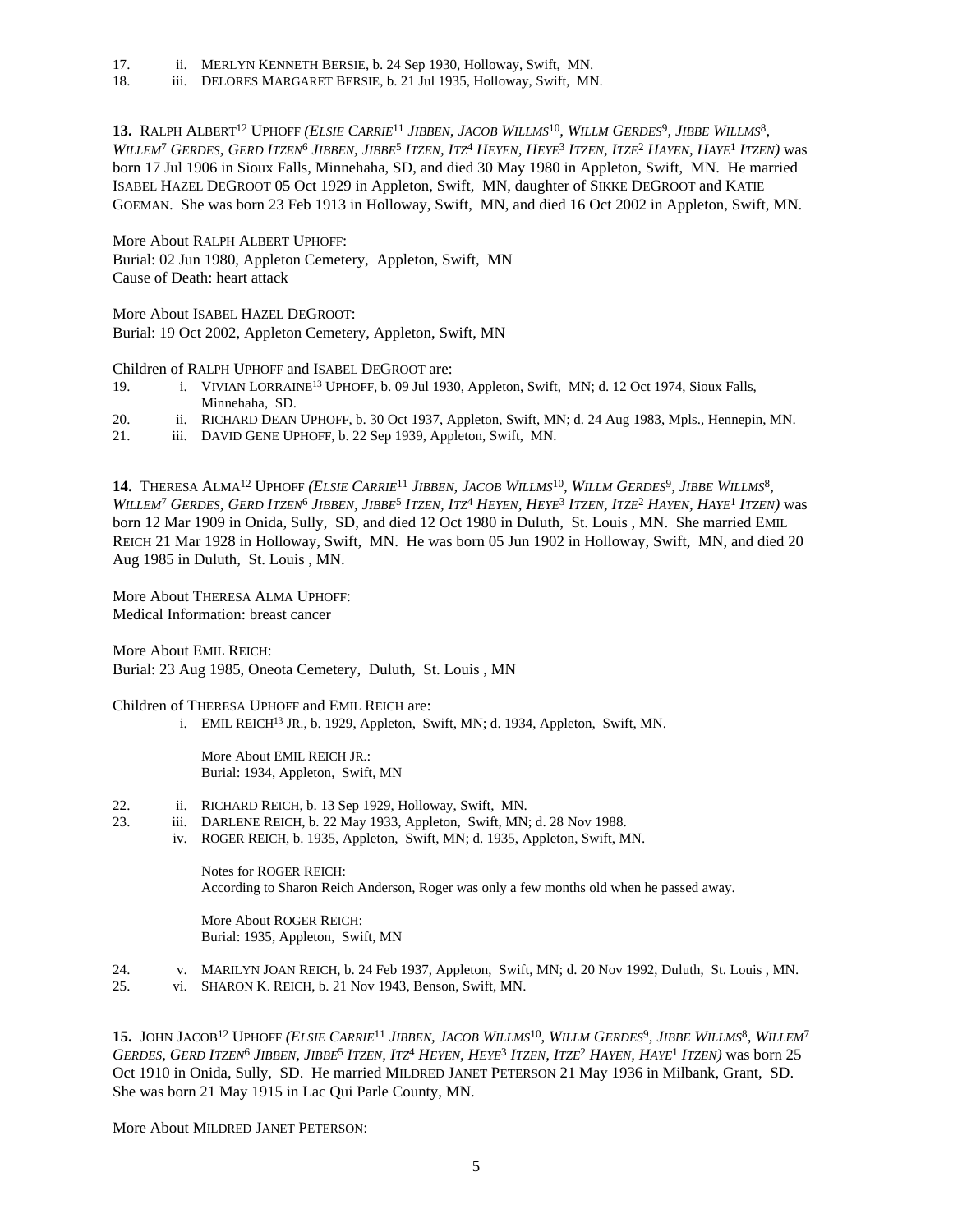Medical Information: diabetic

Children of JOHN UPHOFF and MILDRED PETERSON are:

- 26. i. MARLYS<sup>13</sup> UPHOFF, b. 28 Oct 1937, Appleton, Swift, MN.
- 27. ii. CAROL UPHOFF, b. 12 Nov 1939, Appleton, Swift, MN.
- 28. iii. EUGENE UPHOFF, b. 20 Mar 1943, Appleton, Swift, MN.
- 29. iv. KEITH UPHOFF, b. 29 Mar 1949, St. Paul, Ramsey, MN.

16. MARGARET ELSIE<sup>12</sup> UPHOFF (ELSIE CARRIE<sup>11</sup> JIBBEN, JACOB WILLMS<sup>10</sup>, WILLM GERDES<sup>9</sup>, JIBBE WILLMS<sup>8</sup>, WILLEM<sup>7</sup> GERDES, GERD ITZEN<sup>6</sup> Jibben, Jibbe<sup>5</sup> Itzen, Itz<sup>4</sup> Heyen, Heye<sup>3</sup> Itzen, Itze<sup>2</sup> Hayen, Haye<sup>1</sup> Itzen) was born 22 Jan 1916 in Appleton, Swift, MN, and died 09 Jan 1999 in Gettysburg, Potter, SD. She married CLARENCE SHOUP 14 Sep 1943 in Appleton, Swift, MN. He was born 17 Dec 1906 in Onida, Sully , SD, and died 26 Feb 1988 in Pierre, Hughs, SD.

Notes for MARGARET ELSIE UPHOFF:

Born on farm near Appleton. Her father delivered her, as the Dr. or midwife didn't get there until the next day.

More About MARGARET ELSIE UPHOFF: Burial: 13 Jan 1999, Onida Cemetery, Onida, Sully, SD

More About CLARENCE SHOUP: Burial: 29 Feb 1988, Onida Cemetery, Onida, Sully, SD

Children of MARGARET UPHOFF and CLARENCE SHOUP are:

30. i. KENNETH<sup>13</sup> SHOUP, b. 10 Mar 1949, Pierre, Hughs, SD; d. 31 Dec 1995, Onida, Sully, SD.

31. ii. AUDREY SHOUP, b. 04 Sep 1952, Pierre, Hughs, SD.

#### *Generation No. 13*

17. MERLYN KENNETH<sup>13</sup> BERSIE (GLADYS LEONA<sup>12</sup> UPHOFF, ELSIE CARRIE<sup>11</sup> JIBBEN, JACOB WILLMS<sup>10</sup>, WILLM Gerdes<sup>9</sup>, Jibbe Willms<sup>8</sup>, Willem<sup>7</sup> Gerdes, Gerd Itzen<sup>6</sup> Jibben, Jibbe<sup>5</sup> Itzen, Itz<sup>4</sup> Heyen, Heye<sup>3</sup> Itzen, Itze<sup>2</sup> *HAYEN, HAYE*<sup>1</sup>  *ITZEN)* was born 24 Sep 1930 in Holloway, Swift, MN. He married LAVONNE HELEN KUNDE 28 Oct 1951 in Bellingham, Lac Qui Parle, MN. She was born 16 Oct 1932 in Bellingham, Lac Qui Parle, MN, and died 16 Apr 2002 in Appleton, Swift, MN.

More About LAVONNE HELEN KUNDE: Burial: 20 Apr 2002, Appleton Cemetery, Appleton, Swift, MN

Children of MERLYN BERSIE and LAVONNE KUNDE are:

- 32. i. JANET MARIE<sup>14</sup> BERSIE, b. 08 Aug 1952, Appleton, Swift, MN.
- 33. ii. DUANE MERLYN BERSIE, b. 06 Jul 1955, Appleton, Swift, MN.
- 34. iii. CHERYL LYNN BERSIE, b. 30 Dec 1959, Appleton, Swift, MN.
- 35. iv. DENNIS MICHAEL BERSIE, b. 06 Nov 1973, Edina, Hennepin, MN.

18. DELORES MARGARET<sup>13</sup> BERSIE (GLADYS LEONA<sup>12</sup> UPHOFF, ELSIE CARRIE<sup>11</sup> JIBBEN, JACOB WILLMS<sup>10</sup>, WILLM Gerdes<sup>9</sup>, Jibbe Willms<sup>8</sup>, Willem<sup>7</sup> Gerdes, Gerd Itzen<sup>6</sup> Jibben, Jibbe<sup>5</sup> Itzen, Itz<sup>4</sup> Heyen, Heye<sup>3</sup> Itzen, Itze<sup>2</sup> *HAYEN, HAYE*<sup>1</sup>  *ITZEN)* was born 21 Jul 1935 in Holloway, Swift, MN. She married MILTON OSCAR RUNNING 02 Apr 1955 in Appleton, Swift, MN. He was born 31 Mar 1929 in Milan, Swift, MN.

Children of DELORES BERSIE and MILTON RUNNING are:

- 36. i. CATHERINE DENISE<sup>14</sup> RUNNING, b. 09 Dec 1955, Frankfort, Germany.
- 37. ii. JULIE ANN RUNNING, b. 18 Feb 1958, Appleton, Swift, MN.
- 38. iii. CAROL JEAN RUNNING, b. 16 Nov 1961, Appleton, Swift, MN.
- 39. iv. SUSAN MARGARET RUNNING, b. 25 Feb 1966, Appleton, Swift, MN.

19. VIVIAN LORRAINE<sup>13</sup> UPHOFF (RALPH ALBERT<sup>12</sup>, ELSIE CARRIE<sup>11</sup> JIBBEN, JACOB WILLMS<sup>10</sup>, WILLM GERDES<sup>9</sup>,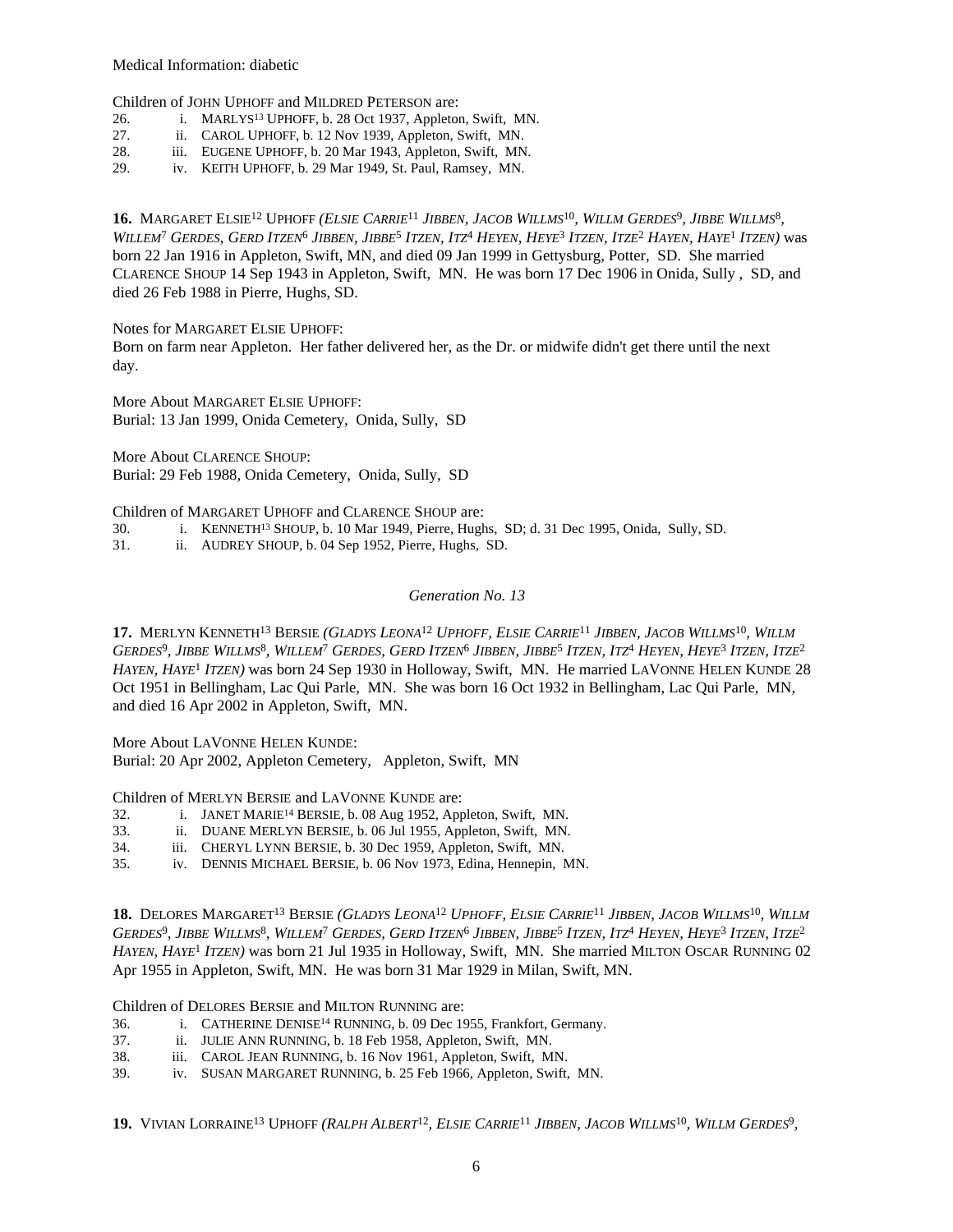Jibbe Willms<sup>8</sup>, Willem<sup>7</sup> Gerdes, Gerd Itzen<sup>6</sup> Jibben, Jibbe<sup>5</sup> Itzen, Itz<sup>4</sup> Heyen, Heye<sup>3</sup> Itzen, Itze<sup>2</sup> Hayen, *HAYE*<sup>1</sup>  *ITZEN)* was born 09 Jul 1930 in Appleton, Swift, MN, and died 12 Oct 1974 in Sioux Falls, Minnehaha, SD. She married WALTER MULLER 21 Dec 1951 in Appleton, Swift, MN. He was born 18 Feb 1922 in Roswell, Miner, SD, and died 11 Feb 1996 in Mitchell, Davison, SD.

More About VIVIAN LORRAINE UPHOFF: Burial: 16 Oct 1974, Appleton Cemetery, Appleton, Swift, MN Medical Information: breast cancer

More About WALTER MULLER: Burial: 14 Feb 1996, Appleton Cemetery, Appleton, Swift, MN Cause of Death: heart failure

Children of VIVIAN UPHOFF and WALTER MULLER are:

- i. SHARON MARIE<sup>14</sup> MULLER, b. 16 Sep 1954, Mitchell, Davison, SD.
- 40. ii. ROBERT DEWAYNE MULLER, b. 05 May 1958, Mitchell, Davison, SD.
- 41. iii. RANDY LEE MULLER, b. 13 May 1959, Mitchell, Davison, SD.
- 42. iv. RONALD WAYNE MULLER, b. 09 May 1965, Mitchell, Davison, SD.
- 43. v. RICK ALLEN MULLER, b. 10 Jul 1966, Mitchell, Davison, SD.
- 44. vi. RITA KAYE MULLER, b. 24 Feb 1968, Huron, Beadle, SD.
	- vii. ROGER PAUL MULLER, b. 28 Jan 1969, Huron, Beadle, SD; m. LESLIE WILLIAMS, 23 Aug 1997, Brookings, Brookings, SD; b. 13 Nov 1968, Brookings, Brookings, SD.

**20.** Richard Dean<sup>13</sup> Uphoff (Ralph Albert<sup>12</sup>, Elsie Carrie<sup>11</sup> Jibben, Jacob Willms<sup>10</sup>, Willm Gerdes<sup>9</sup>, Jibbe WILLMS<sup>8</sup>, WILLEM<sup>7</sup> Gerdes, Gerd Itzen<sup>6</sup> Jibben, Jibbe<sup>5</sup> Itzen, Itz<sup>4</sup> Heyen, Heye<sup>3</sup> Itzen, Itze<sup>2</sup> Hayen, Haye<sup>1</sup> *ITZEN)* was born 30 Oct 1937 in Appleton, Swift, MN, and died 24 Aug 1983 in Mpls., Hennepin, MN. He married KAREN GEORGEAN LAPIER 23 Nov 1962 in Mpls., Hennepin, MN, daughter of GEORGE LAPIER and HARRIET GRAVES. She was born 04 Jul 1941 in Grand Rapids, Itasca, MN.

More About RICHARD DEAN UPHOFF:

Burial: 27 Aug 1983, Pleasant View Memorial Gardens, Burnsville, Dakota, MN Cause of Death: Kidney Cancer

Children of RICHARD UPHOFF and KAREN LAPIER are:

- i. JEFFREY ALAN<sup>14</sup> UPHOFF, b. 08 Jun 1963, Bigfork, Itasca, MN.
- 45. ii. MICHELLE ANN UPHOFF, b. 21 Apr 1964, Minneapolis, Hennepin, MN.
- 46. iii. MICHAEL DEAN UPHOFF, b. 21 Apr 1964, Minneapolis, Hennepin, MN.

**21.** David Gene<sup>13</sup> Uphoff (Ralph Albert<sup>12</sup>, Elsie Carrie<sup>11</sup> Jibben, Jacob Willms<sup>10</sup>, Willm Gerdes<sup>9</sup>, Jibbe WILLMS<sup>8</sup>, WILLEM<sup>7</sup> Gerdes, Gerd Itzen<sup>6</sup> Jibben, Jibbe<sup>5</sup> Itzen, Itz<sup>4</sup> Heyen, Heye<sup>3</sup> Itzen, Itze<sup>2</sup> Hayen, Haye<sup>1</sup> *ITZEN)* was born 22 Sep 1939 in Appleton, Swift, MN. He married (1) GLADYS LUND 20 Sep 1958 in Lewisberg, Big Stone, MN. She was born 06 Dec 1937 in Appleton, Swift, MN. He married (2) CHERYL NEWELL 02 Jul 1982 in Anoka, Anoka, MN. She was born 24 May 1949 in Cumberland, Barron, WI.

Children of DAVID UPHOFF and GLADYS LUND are:<br>47. i. BRADLEY DAVID<sup>14</sup> UPHOFF, b. 13 Oct 1

- i. BRADLEY DAVID<sup>14</sup> UPHOFF, b. 13 Oct 1959, Minneapolis, Hennepin, MN.
- 48. ii. BARBARA JEAN UPHOFF, b. 20 Sep 1960, Appleton, Swift, MN.

49. iii. BRENT LEE UPHOFF, b. 06 Jul 1964, Appleton, Swift, MN.

Children of DAVID UPHOFF and CHERYL NEWELL are:

- iv. SHANA<sup>14</sup> MOODIE, b. 27 Nov 1971, St. Paul, Ramsey, MN; Stepchild.
- v. ADAM MORAVITZ, b. 25 Dec 1974, Anoka, Anoka, MN; Stepchild.

22. Richard<sup>13</sup> Reich (*Theresa Alma<sup>12</sup> Uphoff, Elsie Carrie<sup>11</sup> Jibben, Jacob Willms<sup>10</sup>, Willm Gerdes<sup>9</sup>,* Jibbe Willms<sup>8</sup>, Willem<sup>7</sup> Gerdes, Gerd Itzen<sup>6</sup> Jibben, Jibbe<sup>5</sup> Itzen, Itz<sup>4</sup> Heyen, Heye<sup>3</sup> Itzen, Itze<sup>2</sup> Hayen, *HAYE*<sup>1</sup>  *ITZEN)* was born 13 Sep 1929 in Holloway, Swift, MN. He married SHIRLEY KUNDE 30 Jul 1955 in Bellingham, Lac Qui Parle, MN. She was born 27 Mar 1934 in Bellingham, Lac Qui Parle, MN.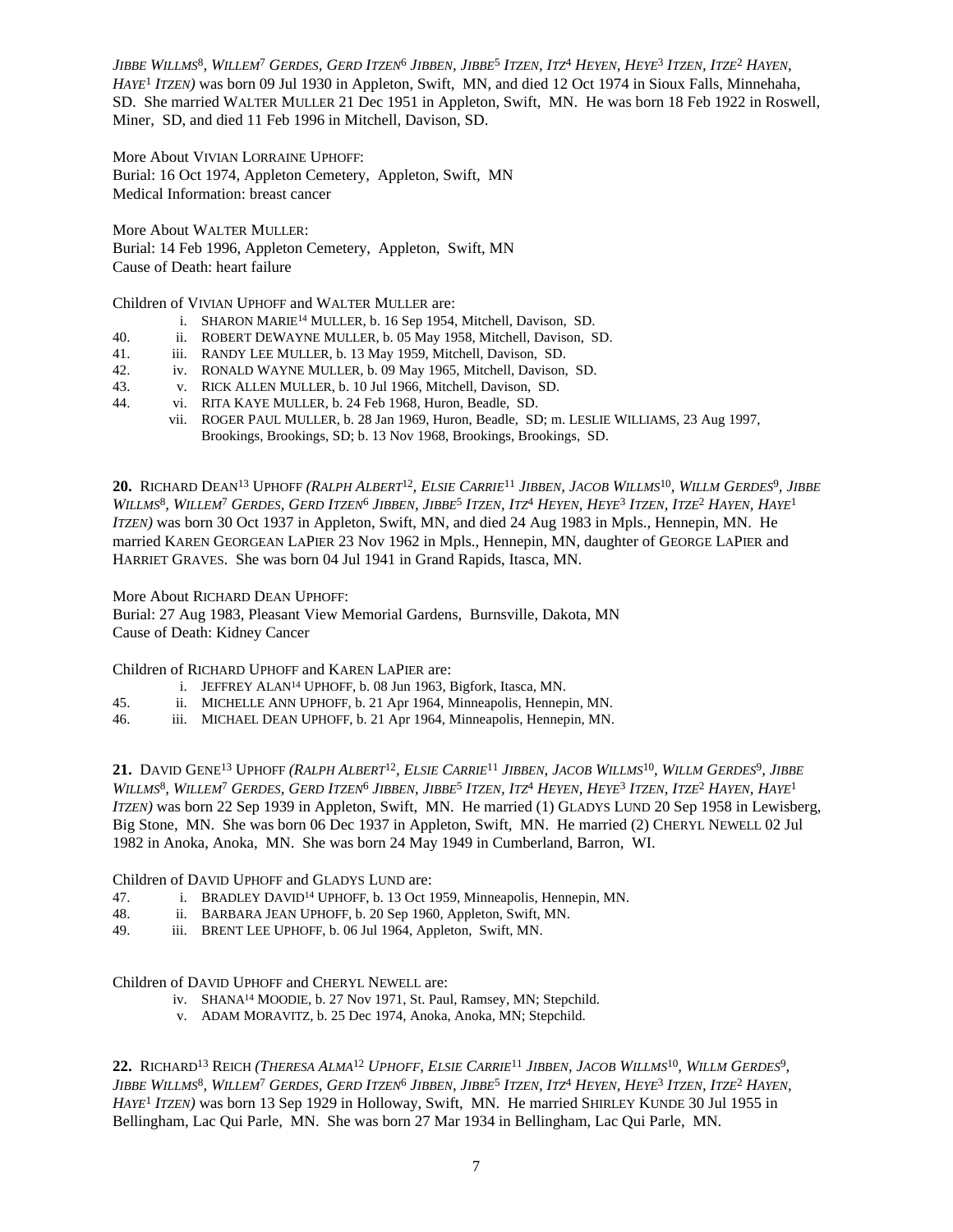Children of RICHARD REICH and SHIRLEY KUNDE are:

- 50. i. DEBBIE<sup>14</sup> REICH, b. 29 Oct 1956, Duluth, St. Louis, MN.
- 51. ii. CINDY REICH, b. 27 Oct 1957, Duluth, St. Louis, MN.
	- iii. KEVIN RICHARD REICH, b. 22 Jun 1959, Duluth, St. Louis, MN.
- 52. iv. JERRY LEROY REICH, b. 21 Aug 1961, Duluth, St. Louis, MN.
	- v. LORI JEAN REICH, b. 02 Aug 1962, Duluth, St. Louis, MN; m. JAMES COPSEY, 26 Aug 1989, St. Paul, Ramsey, MN; b. 28 Aug 1952.

23. DARLENE<sup>13</sup> REICH (*Theresa Alma<sup>12</sup> Uphoff, Elsie Carrie<sup>11</sup> Jibben, Jacob Willms<sup>10</sup>, Willm Gerdes<sup>9</sup>,* Jibbe Willms<sup>8</sup>, Willem<sup>7</sup> Gerdes, Gerd Itzen<sup>6</sup> Jibben, Jibbe<sup>5</sup> Itzen, Itz<sup>4</sup> Heyen, Heye<sup>3</sup> Itzen, Itze<sup>2</sup> Hayen, *HAYE*<sup>1</sup>  *ITZEN)* was born 22 May 1933 in Appleton, Swift, MN, and died 28 Nov 1988. She married JOEL KILLORAN Jun 1956 in Benson, Swift, MN. He was born 26 Feb 1933 in Morris, Stevens, MN.

More About DARLENE REICH: Burial: Morris, Stevens, MN Medical Information: breast cancer

Children of DARLENE REICH and JOEL KILLORAN are:

- 53. i. LIZABETH<sup>14</sup> KILLORAN, b. 16 Mar 1957.
	- ii. DAVID KILLORAN, b. 11 Mar 1966; m. SUSAN DRAKE, Jun 1991, Augusta, GA.

24. MARILYN JOAN<sup>13</sup> REICH (THERESA ALMA<sup>12</sup> UPHOFF, ELSIE CARRIE<sup>11</sup> JIBBEN, JACOB WILLMS<sup>10</sup>, WILLM Gerdes<sup>9</sup>, Jibbe Willms<sup>8</sup>, Willem<sup>7</sup> Gerdes, Gerd Itzen<sup>6</sup> Jibben, Jibbe<sup>5</sup> Itzen, Itz<sup>4</sup> Heyen, Heye<sup>3</sup> Itzen, Itze<sup>2</sup> *HAYEN, HAYE*<sup>1</sup>  *ITZEN)* was born 24 Feb 1937 in Appleton, Swift, MN, and died 20 Nov 1992 in Duluth, St. Louis , MN. She married WILLIAM E. SHIPKA 29 Aug 1952 in MN. He was born 12 Aug 1932 in Brainerd, Crow Wing, MN, and died 05 Mar 1990 in Duluth, St. Louis , MN.

Notes for MARILYN JOAN REICH: Marilyn was cremated

More About MARILYN JOAN REICH: Burial: Duluth, St. Louis , MN Medical Information: MS

Notes for WILLIAM E. SHIPKA: William was cremated

More About WILLIAM E. SHIPKA: Burial: Duluth, St. Louis , MN

Children of MARILYN REICH and WILLIAM SHIPKA are:

- i. VICKI LEE<sup>14</sup> SHIPKA, b. 15 Jan 1956, Brainerd, Crow Wing, MN; m. JOSEPH SCOTT MAROSCHEK, 20 Sep 1997, MN; b. 20 Jun 1959, Center City, Chisago, MN.
- 54. ii. DIANE MARILYN SHIPKA, b. 16 Apr 1959, Duluth, St. Louis , MN.
	- iii. CHARLES WILLIAM SHIPKA, b. 25 Mar 1964, Duluth, St. Louis , MN; m. KATHLEEN MARIE LANE, 10 Jun 1983, Duluth, St. Louis, MN; b. 25 Mar 1962, Duluth, St. Louis , MN.

25. Sharon K.<sup>13</sup> Reich (*Theresa Alma<sup>12</sup> Uphoff, Elsie Carrie<sup>11</sup> Jibben, Jacob Willms<sup>10</sup>, Willm Gerdes<sup>9</sup>,* Jibbe Willms<sup>8</sup>, Willem<sup>7</sup> Gerdes, Gerd Itzen<sup>6</sup> Jibben, Jibbe<sup>5</sup> Itzen, Itz<sup>4</sup> Heyen, Heye<sup>3</sup> Itzen, Itze<sup>2</sup> Hayen, *HAYE*<sup>1</sup>  *ITZEN)* was born 21 Nov 1943 in Benson, Swift, MN. She married CHARLES H. ANDERSON 23 Aug 1963 in Duluth, St. Louis, MN. He was born 10 Apr 1941 in Duluth, St. Louis , MN.

More About SHARON K. REICH: Medical Information: breast cancer

Children of SHARON REICH and CHARLES ANDERSON are: 55. i. JASON CHARLES<sup>14</sup> ANDERSON, b. 23 Oct 1967, St. Paul, Ramsay, MN.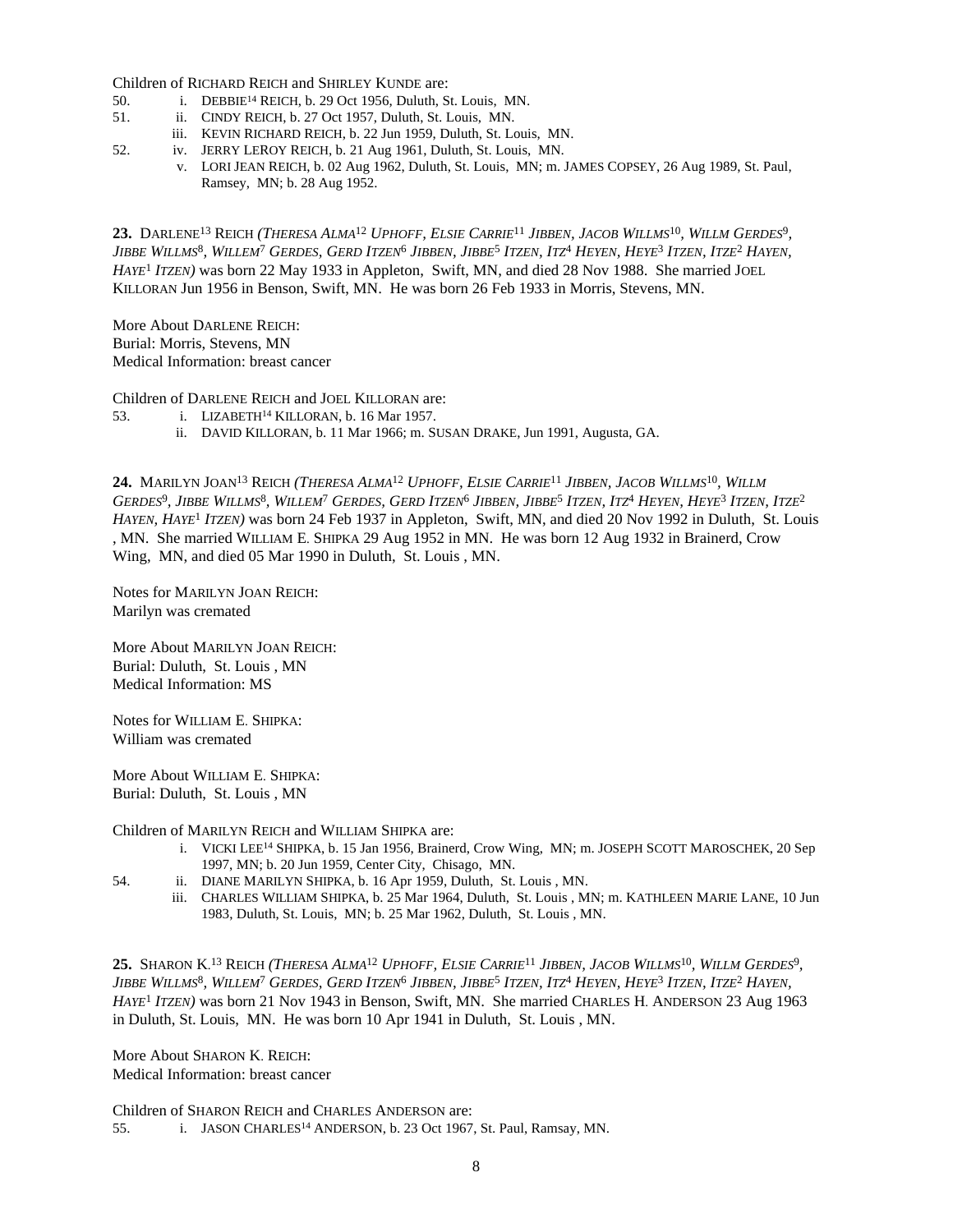ii. BRIAN WILLIAM ANDERSON, b. 11 Jun 1973, St. Paul, Ramsay, MN.

**26.** Marlys<sup>13</sup> Uphoff (John Jacob<sup>12</sup>, Elsie Carrie<sup>11</sup> Jibben, Jacob Willms<sup>10</sup>, Willm Gerdes<sup>9</sup>, Jibbe WILLMS<sup>8</sup>, WILLEM<sup>7</sup> Gerdes, Gerd Itzen<sup>6</sup> Jibben, Jibbe<sup>5</sup> Itzen, Itz<sup>4</sup> Heyen, Heye<sup>3</sup> Itzen, Itze<sup>2</sup> Hayen, Haye<sup>1</sup> *ITZEN)* was born 28 Oct 1937 in Appleton, Swift, MN. She married ROBERT OIE 22 Jun 1957 in St. Paul, Ramsay, MN. He was born 12 Dec 1934 in Granite Falls, Yellow Medicine, MN.

Children of MARLYS UPHOFF and ROBERT OIE are:

- 56. i. DIANA<sup>14</sup> OIE, b. 13 Jun 1964, Unknown; Adopted child.
- 57. ii. DALE OIE, b. 02 Jul 1966, Unknown; Adopted child.

27. Carol<sup>13</sup> Uphoff (John Jacob<sup>12</sup>, Elsie Carrie<sup>11</sup> Jibben, Jacob Willms<sup>10</sup>, Willm Gerdes<sup>9</sup>, Jibbe Willms<sup>8</sup>, WILLEM<sup>7</sup> GERDES, GERD ITZEN<sup>6</sup> JIBBEN, JIBBE<sup>5</sup> ITZEN, ITZ<sup>4</sup> HEYEN, HEYE<sup>3</sup> ITZEN, ITZE<sup>2</sup> HAYEN, HAYE<sup>1</sup> ITZEN) was born 12 Nov 1939 in Appleton, Swift, MN. She married STANTON SMITH 27 Oct 1959 in Carson City, Carson City, Nevada. He was born 17 Nov 1938 in NJ.

Children of CAROL UPHOFF and STANTON SMITH are:

- 58. i. ANDREA<sup>14</sup> SMITH, b. 29 May 1961, Lincoln, Lancaster, Neb..
- 59. ii. MICHAEL SMITH, b. 26 Dec 1962, Lincoln, Lancaster, Neb..
- 60. iii. SCOTT SMITH, b. 14 May 1970.

**28.** Eugene<sup>13</sup> Uphoff (John Jacob<sup>12</sup>, Elsie Carrie<sup>11</sup> Jibben, Jacob Willms<sup>10</sup>, Willm Gerdes<sup>9</sup>, Jibbe Willms<sup>8</sup>, WILLEM<sup>7</sup> GERDES, GERD ITZEN<sup>6</sup> Jibben, Jibbe<sup>5</sup> Itzen, Itz<sup>4</sup> Heyen, Heye<sup>3</sup> Itzen, Itze<sup>2</sup> Hayen, Haye<sup>1</sup> Itzen) was born 20 Mar 1943 in Appleton, Swift, MN. He married (1) FRANCES LOPEZ in St.Paul, Ramsay, MN. She was born 26 Sep 1944. He married (2) SHARON ERICKSON. She was born 26 Dec 1940.

Children of EUGENE UPHOFF and FRANCES LOPEZ are:

- 61. i. ROGER<sup>14</sup> UPHOFF, b. 08 Oct 1966, St. Paul, Ramsay, MN.
- 62. ii. LISA UPHOFF, b. 24 Jan 1968, St. Paul, Ramsay, MN.
- 63. iii. RICK UPHOFF, b. 08 Sep 1969, St. Paul, Ramsay, MN.

29. KEITH<sup>13</sup> UPHOFF (JOHN JACOB<sup>12</sup>, ELSIE CARRIE<sup>11</sup> JIBBEN, JACOB WILLMS<sup>10</sup>, WILLM GERDES<sup>9</sup>, JIBBE WILLMS<sup>8</sup>, WILLEM<sup>7</sup> GERDES, GERD ITZEN<sup>6</sup> Jibben, Jibbe<sup>5</sup> Itzen, Itz<sup>4</sup> Heyen, Heye<sup>3</sup> Itzen, Itze<sup>2</sup> Hayen, Haye<sup>1</sup> Itzen) was born 29 Mar 1949 in St. Paul, Ramsey, MN. He married VICKIE DALNESS 17 Jun 1972 in St. Paul, Ramsay, MN. She was born 10 Nov 1950 in Lanesboro, Fillmore, MN.

Children of KEITH UPHOFF and VICKIE DALNESS are:

- i. ERIC<sup>14</sup> UPHOFF, b. 23 Jan 1974, St. Paul, Ramsey, MN; m. REBECCA SCOTT, 26 Sep 1998, St. Cloud, MN.
- 64. ii. JOHN UPHOFF, b. 23 Jan 1974, St. Paul, Ramsey, MN.
	- iii. AMANDA UPHOFF, b. 23 Feb 1984, St. Paul, Ramsay, MN.

**30.** KENNETH<sup>13</sup> SHOUP (MARGARET ELSIE<sup>12</sup> UPHOFF, ELSIE CARRIE<sup>11</sup> JIBBEN, JACOB WILLMS<sup>10</sup>, WILLM GERDES<sup>9</sup>, Jibbe Willms<sup>8</sup>, Willem<sup>7</sup> Gerdes, Gerd Itzen<sup>6</sup> Jibben, Jibbe<sup>5</sup> Itzen, Itz<sup>4</sup> Heyen, Heye<sup>3</sup> Itzen, Itze<sup>2</sup> Hayen, *HAYE*<sup>1</sup>  *ITZEN)* was born 10 Mar 1949 in Pierre, Hughs, SD, and died 31 Dec 1995 in Onida, Sully, SD. He married BARBARA JOHNSON 16 Jun 1974 in Onida, SD. She was born 20 May 1954 in Onida, Sully, SD.

More About KENNETH SHOUP: Burial: 04 Jan 1996, Onida, Sully, SD

Children of KENNETH SHOUP and BARBARA JOHNSON are:

i. REBECCA<sup>14</sup> SHOUP, b. 08 Dec 1976, Gettysburg, Potter, SD; d. 24 Nov 1993.

More About REBECCA SHOUP: Burial: 29 Nov 1993, Onida, Sully, SD Cause of Death: ovarian cancer

ii. ANITA SHOUP, b. 17 Apr 1979, Gettysburg, Potter, SD.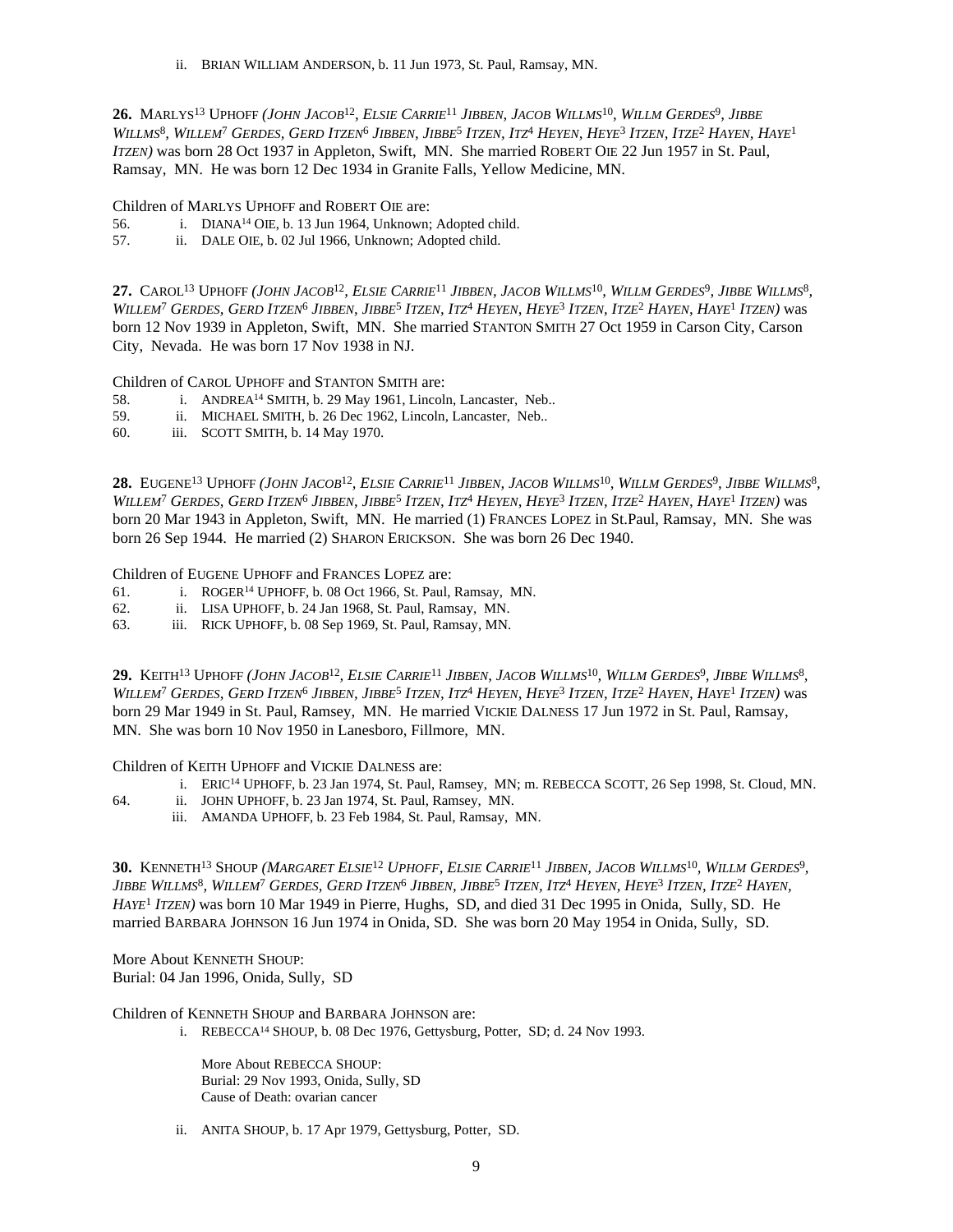- iii. LUKE SHOUP, b. 23 Jun 1981, Gettysburg, Potter, SD.
- iv. ELAINE SHOUP, b. 11 May 1983, Gettysburg, Potter, SD.

31. AUDREY<sup>13</sup> Shoup (*Margaret Elsie<sup>12</sup> Uphoff, Elsie Carrie<sup>11</sup> Jibben, Jacob Willms<sup>10</sup>, Willm Gerdes<sup>9</sup>,* Jibbe Willms<sup>8</sup>, Willem<sup>7</sup> Gerdes, Gerd Itzen<sup>6</sup> Jibben, Jibbe<sup>5</sup> Itzen, Itz<sup>4</sup> Heyen, Heye<sup>3</sup> Itzen, Itze<sup>2</sup> Hayen, *HAYE*<sup>1</sup>  *ITZEN)* was born 04 Sep 1952 in Pierre, Hughs, SD. She married DALE ROBINSON 14 Feb 1976 in Agar, Sully, SD. He was born 06 Dec 1954 in Geary, Blaine, OK.

Children of AUDREY SHOUP and DALE ROBINSON are:

- i. RYAN<sup>14</sup> ROBINSON, b. 19 Oct 1980, Gettysburg, Potter, SD.
- ii. LORI ROBINSON, b. 05 Dec 1982, Gettysburg, Potter, SD.
- iii. LISA ROBINSON, b. 02 Dec 1986, Hoven, Potter, SD.

# *Generation No. 14*

32. JANET MARIE<sup>14</sup> BERSIE (MERLYN KENNETH<sup>13</sup>, GLADYS LEONA<sup>12</sup> UPHOFF, ELSIE CARRIE<sup>11</sup> JIBBEN, JACOB WILLMS<sup>10</sup>, WILLM GERDES<sup>9</sup>, JIBBE WILLMS<sup>8</sup>, WILLEM<sup>7</sup> GERDES, GERD ITZEN<sup>6</sup> JIBBEN, JIBBE<sup>5</sup> ITZEN, ITZ<sup>4</sup> HEYEN, *HEYE*<sup>3</sup>  *ITZEN, ITZE*<sup>2</sup>  *HAYEN, HAYE*<sup>1</sup>  *ITZEN)* was born 08 Aug 1952 in Appleton, Swift, MN. She married (1) MICHAEL ELSMORE 02 Sep 1972 in Richfield, MN. She married (2) JAMES BAKER 15 Dec 1989. He was born 23 Feb 1948 in Stewartville, MN.

Children of JANET BERSIE and MICHAEL ELSMORE are:

- i. MATHEW<sup>15</sup> ELSMORE, b. 15 Nov 1976, Montivideo, Chippewa, MN.
- ii. JASON ELSMORE, b. 18 Aug 1979, Montivideo, Chippewa, MN.

33. DUANE MERLYN<sup>14</sup> BERSIE (MERLYN KENNETH<sup>13</sup>, GLADYS LEONA<sup>12</sup> UPHOFF, ELSIE CARRIE<sup>11</sup> JIBBEN, JACOB WILLMS<sup>10</sup>, WILLM GERDES<sup>9</sup>, JIBBE WILLMS<sup>8</sup>, WILLEM<sup>7</sup> GERDES, GERD ITZEN<sup>6</sup> JIBBEN, JIBBE<sup>5</sup> ITZEN, ITZ<sup>4</sup> HEYEN, *HEYE*<sup>3</sup>  *ITZEN, ITZE*<sup>2</sup>  *HAYEN, HAYE*<sup>1</sup>  *ITZEN)* was born 06 Jul 1955 in Appleton, Swift, MN. He married GAIL MARIE HELL 26 Jul 1975 in Richfield, Hennepin, MN. She was born 07 Feb 1955 in Minneapolis, Hennepin, MN.

Children of DUANE BERSIE and GAIL HELL are:

- i. AMANDA JO<sup>15</sup> BERSIE, b. 16 May 1980, Edina, Hennepin, MN.
- ii. ANGELA RAE BERSIE, b. 25 Jul 1983, Edina, Hennepin, MN.

34. CHERYL LYNN<sup>14</sup> BERSIE (MERLYN KENNETH<sup>13</sup>, GLADYS LEONA<sup>12</sup> UPHOFF, ELSIE CARRIE<sup>11</sup> JIBBEN, JACOB WILLMS<sup>10</sup>, WILLM GERDES<sup>9</sup>, JIBBE WILLMS<sup>8</sup>, WILLEM<sup>7</sup> GERDES, GERD ITZEN<sup>6</sup> JIBBEN, JIBBE<sup>5</sup> ITZEN, ITZ<sup>4</sup> HEYEN, *HEYE*<sup>3</sup>  *ITZEN, ITZE*<sup>2</sup>  *HAYEN, HAYE*<sup>1</sup>  *ITZEN)* was born 30 Dec 1959 in Appleton, Swift, MN. She married GLEN BULEN 04 Jun 1983 in Minneapolis, Hennepin, MN. He was born 27 Oct 1959 in Edina, Hennepin, MN.

Children of CHERYL BERSIE and GLEN BULEN are:

- i. STEPHANIE BARBARA<sup>15</sup> BULEN, b. 27 Aug 1985, Robinsdale, Hennepin, MN.
- ii. JENNIFER LYNN BULEN, b. 22 Feb 1988, Robinsdale, Hennepin, MN.
- iii. TYLER GLEN BULEN, b. 24 Mar 1993, Robinsdale, Hennepin, MN.

35. DENNIS MICHAEL<sup>14</sup> BERSIE (MERLYN KENNETH<sup>13</sup>, GLADYS LEONA<sup>12</sup> UPHOFF, ELSIE CARRIE<sup>11</sup> JIBBEN, JACOB WILLMS<sup>10</sup>, WILLM GERDES<sup>9</sup>, JIBBE WILLMS<sup>8</sup>, WILLEM<sup>7</sup> GERDES, GERD ITZEN<sup>6</sup> JIBBEN, JIBBE<sup>5</sup> ITZEN, ITZ<sup>4</sup> HEYEN, *HEYE*<sup>3</sup>  *ITZEN, ITZE*<sup>2</sup>  *HAYEN, HAYE*<sup>1</sup>  *ITZEN)* was born 06 Nov 1973 in Edina, Hennepin, MN. He married ANAIS MARTIN 21 Nov 1998. She was born 24 Feb 1973 in Vancouver, B.C. Canada.

Children of DENNIS BERSIE and ANAIS MARTIN are:

- i. ERIN AUTUMN<sup>15</sup> BERSIE, b. 27 Jun 2001, FT Lewis, Pierce, Washington.
- ii. DARBY JAMES BERSIE, b. 19 May 2004, Bremeton Naval Hospital, Bremeton, Kitsap, Washington.

**36.** CATHERINE DENISE<sup>14</sup> RUNNING *(DELORES MARGARET*<sup>13</sup> *BERSIE, GLADYS LEONA*<sup>12</sup> *UPHOFF, ELSIE CARRIE*<sup>11</sup> Jibben, Jacob Willms<sup>10</sup>, Willm Gerdes<sup>9</sup>, Jibbe Willms<sup>8</sup>, Willem<sup>7</sup> Gerdes, Gerd Itzen<sup>6</sup> Jibben, Jibbe<sup>s</sup> Itzen,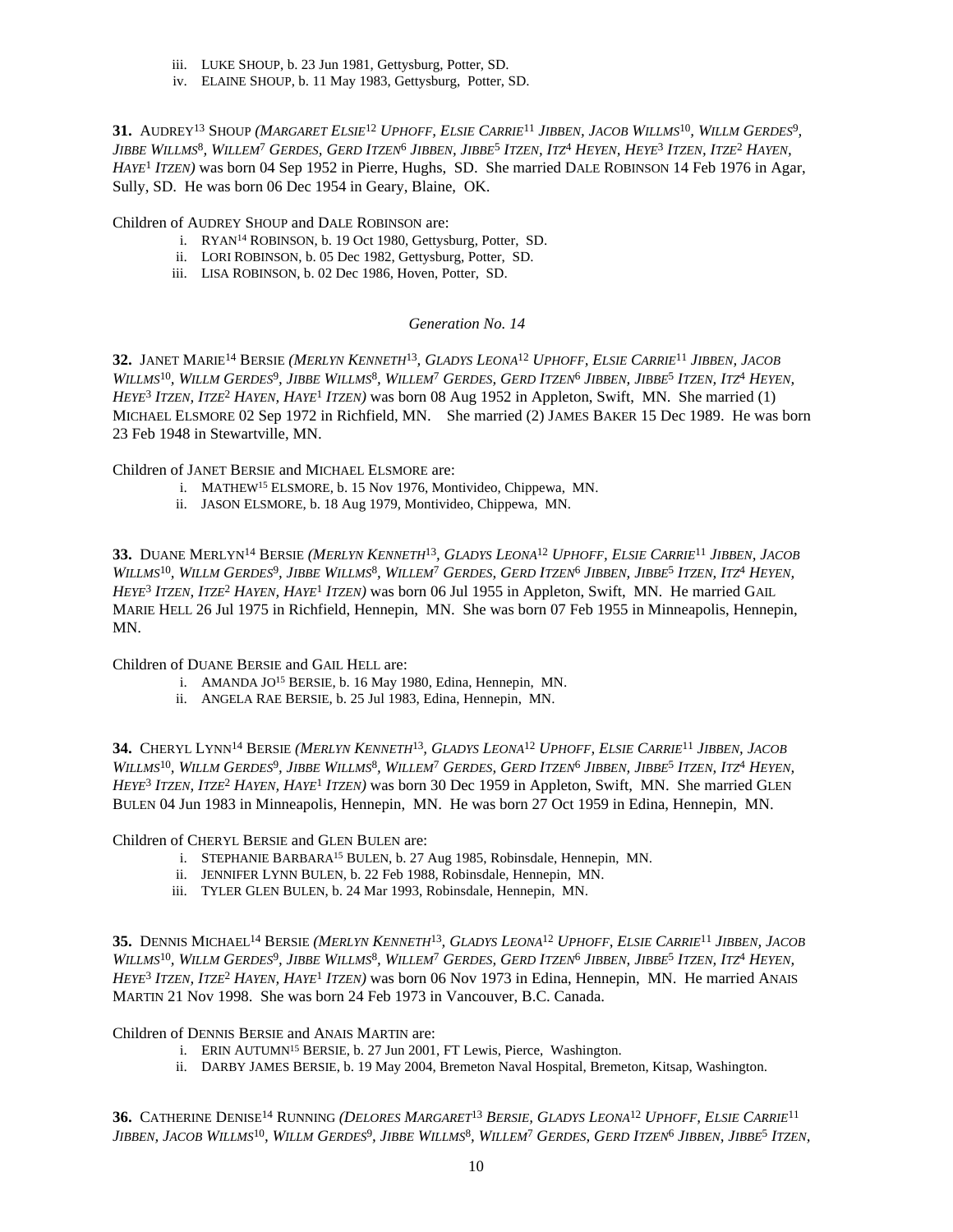ITZ<sup>4</sup> HEYEN, HEYE<sup>3</sup> ITZEN, ITZE<sup>2</sup> HAYEN, HAYE<sup>1</sup> ITZEN) was born 09 Dec 1955 in Frankfort, Germany. She married THEODORE HARVEY ALBERS 14 Jun 1975 in Milan, Chippewa, MN. He was born 22 Oct 1948 in Bismark, Burleigh, ND.

Notes for CATHERINE DENISE RUNNING:

Catherine's father was stationed in Frankfort at the time of her birth.

Children of CATHERINE RUNNING and THEODORE ALBERS are:

- i. PAUL FRANZ<sup>15</sup> ALBERS, b. 08 Jan 1978, Appleton, Swift, MN.
- ii. BRENT MICHAEL ALBERS, b. 29 May 1981, Appleton, Swift, MN.

37. JULIE ANN<sup>14</sup> RUNNING (DELORES MARGARET<sup>13</sup> BERSIE, GLADYS LEONA<sup>12</sup> UPHOFF, ELSIE CARRIE<sup>11</sup> JIBBEN, Jacob Willms<sup>10</sup>, Willm Gerdes<sup>9</sup>, Jibbe Willms<sup>8</sup>, Willem<sup>7</sup> Gerdes, Gerd Itzen<sup>6</sup> Jibben, Jibbe<sup>5</sup> Itzen, Itz<sup>4</sup> *HEYEN, HEYE*<sup>3</sup>  *ITZEN, ITZE*<sup>2</sup>  *HAYEN, HAYE*<sup>1</sup>  *ITZEN)* was born 18 Feb 1958 in Appleton, Swift, MN. She married RANDALL BARNES 29 Jul 1978 in Milan, Chippewa, MN. He was born 03 Jul 1952 in Cokato, Wright, MN.

Children of JULIE RUNNING and RANDALL BARNES are:

- i. GREGORY DAVID<sup>15</sup> BARNES, b. 22 Sep 1984, Alexandria , Douglas, MN.
- ii. EMILY MARGARET BARNES, b. Dec 1987, Alexandria, Douglas, MN.
- iii. MEGAN CHRISTINE BARNES, b. 08 Oct 1990, Alexandria, Douglas, MN.

38. CAROL JEAN<sup>14</sup> RUNNING (DELORES MARGARET<sup>13</sup> BERSIE, GLADYS LEONA<sup>12</sup> UPHOFF, ELSIE CARRIE<sup>11</sup> JIBBEN, Jacob Willms<sup>10</sup>, Willm Gerdes<sup>9</sup>, Jibbe Willms<sup>8</sup>, Willem<sup>7</sup> Gerdes, Gerd Itzen<sup>6</sup> Jibben, Jibbe<sup>5</sup> Itzen, Itz<sup>4</sup> *HEYEN, HEYE*<sup>3</sup>  *ITZEN, ITZE*<sup>2</sup>  *HAYEN, HAYE*<sup>1</sup>  *ITZEN)* was born 16 Nov 1961 in Appleton, Swift, MN. She married ARVIN FISHER 18 Jun 1983 in Milan, Chippewa, MN. He was born 05 Jul 1960 in Dickinson, Stark, N.D..

Children of CAROL RUNNING and ARVIN FISHER are:

- i. JACOB JOHN<sup>15</sup> FISHER, b. 09 Nov 1989, Rochester, Olmstad, MN.
- ii. LAURA JEAN FISHER, b. 02 Mar 1994, Rochester, Olmstad, MN.

**39.** SUSAN MARGARET<sup>14</sup> RUNNING *(DELORES MARGARET*<sup>13</sup> *BERSIE, GLADYS LEONA*<sup>12</sup> *UPHOFF, ELSIE CARRIE*<sup>11</sup> Jibben, Jacob Willms<sup>10</sup>, Willm Gerdes<sup>9</sup>, Jibbe Willms<sup>8</sup>, Willem<sup>7</sup> Gerdes, Gerd Itzen<sup>6</sup> Jibben, Jibbe<sup>s</sup> Itzen, *ITZ*<sup>4</sup>  *HEYEN, HEYE*<sup>3</sup>  *ITZEN, ITZE*<sup>2</sup>  *HAYEN, HAYE*<sup>1</sup>  *ITZEN)* was born 25 Feb 1966 in Appleton, Swift, MN. She married DIRK FOSTER 01 Aug 1988 in Milan, Chippewa, MN. He was born 09 May 1964 in Sauk center, Stearns, MN.

Children of SUSAN RUNNING and DIRK FOSTER are:

- i. KATELYN ELAINE<sup>15</sup> FOSTER, b. 10 Nov 1988, Buffalo, Wright, MN.
- ii. MALIA CHRISTINE FOSTER, b. 01 May 1993, Buffalo, Wright, MN.

40. ROBERT DEWAYNE<sup>14</sup> MULLER (VIVIAN LORRAINE<sup>13</sup> UPHOFF, RALPH ALBERT<sup>12</sup>, ELSIE CARRIE<sup>11</sup> JIBBEN, JACOB WILLMS<sup>10</sup>, WILLM GERDES<sup>9</sup>, JIBBE WILLMS<sup>8</sup>, WILLEM<sup>7</sup> GERDES, GERD ITZEN<sup>6</sup> JIBBEN, JIBBE<sup>5</sup> ITZEN, ITZ<sup>4</sup> HEYEN, *HEYE*<sup>3</sup>  *ITZEN, ITZE*<sup>2</sup>  *HAYEN, HAYE*<sup>1</sup>  *ITZEN)* was born 05 May 1958 in Mitchell, Davison, SD. He married LYNETTE REINHART 17 Apr 1982 in Brownsville, Houston, MN. She was born 22 Aug 1961 in Caladonia, Houston, MN.

Children of ROBERT MULLER and LYNETTE REINHART are:

- i. TRAVIS ROBERT<sup>15</sup> MULLER, b. 03 Dec 1982, Rochester, Olmsted, MN.
- ii. DUSTIN ALLEN MULLER, b. 24 Oct 1986, Rochester, Olmsted, MN.

41. RANDY LEE<sup>14</sup> MULLER (VIVIAN LORRAINE<sup>13</sup> UPHOFF, RALPH ALBERT<sup>12</sup>, ELSIE CARRIE<sup>11</sup> JIBBEN, JACOB WILLMS<sup>10</sup>, WILLM GERDES<sup>9</sup>, JIBBE WILLMS<sup>8</sup>, WILLEM<sup>7</sup> GERDES, GERD ITZEN<sup>6</sup> JIBBEN, JIBBE<sup>5</sup> ITZEN, ITZ<sup>4</sup> HEYEN, *HEYE*<sup>3</sup>  *ITZEN, ITZE*<sup>2</sup>  *HAYEN, HAYE*<sup>1</sup>  *ITZEN)* was born 13 May 1959 in Mitchell, Davison, SD. He married KATHRYN KRAY 07 Jun 1986 in Royalton, Morrison, MN. She was born 20 Nov 1963 in Little Falls, Morrison, MN.

Children of RANDY MULLER and KATHRYN KRAY are: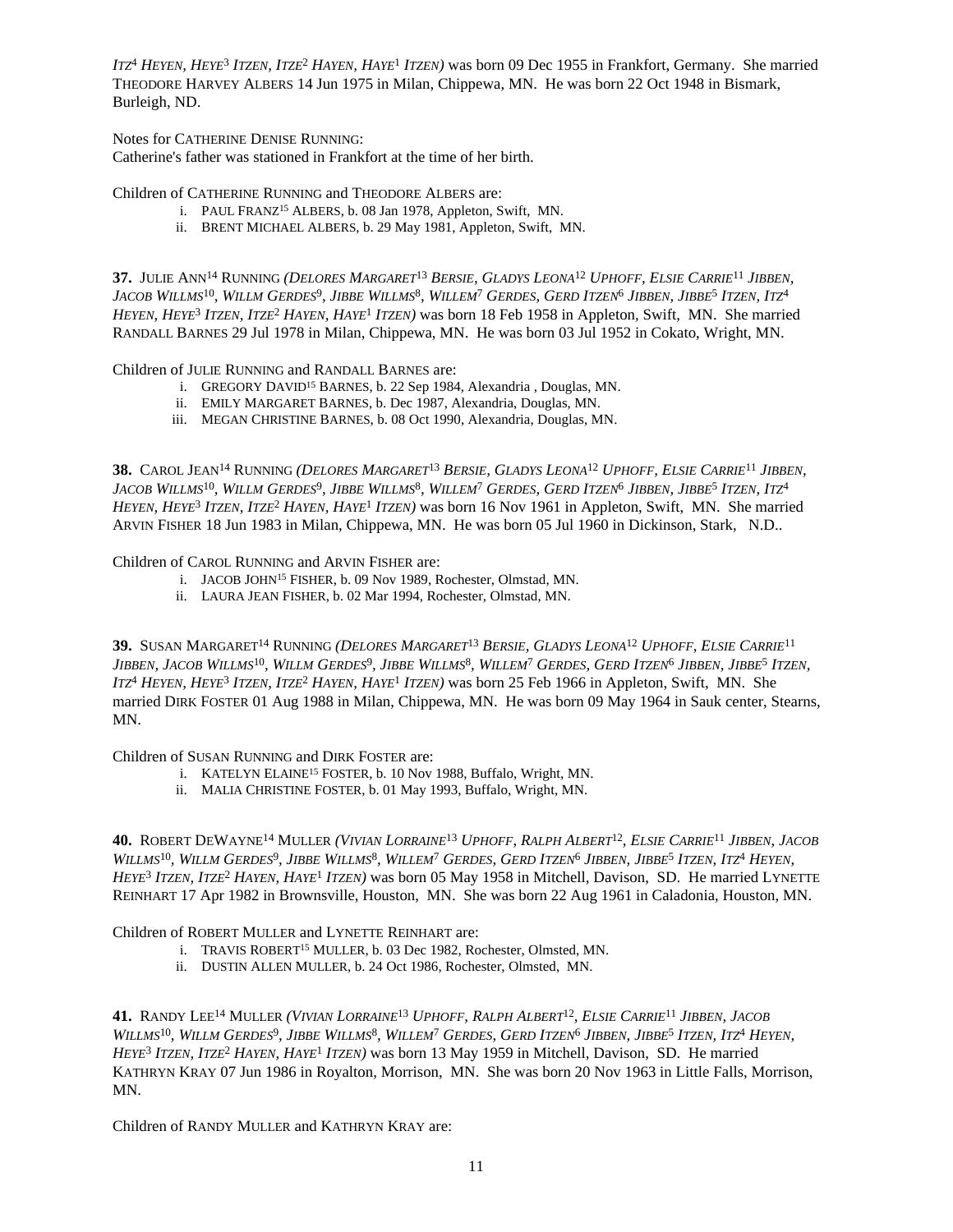- i. JEREMY<sup>15</sup> KRAY, b. 29 Apr 1983, Little Falls, Morrison, MN; Stepchild.
- ii. JESSICA ANN MULLER, b. 24 Apr 1987, Manhatten, Riley, KS.
- iii. DERRICK ELMER MULLER, b. 06 Jan 1989, Honolulu, Hawaii.
- iv. ASHLEY LORRAINE MULLER, b. 10 Mar 1990, Little Falls, Morrison, MN.

42. RONALD WAYNE<sup>14</sup> MULLER (VIVIAN LORRAINE<sup>13</sup> UPHOFF, RALPH ALBERT<sup>12</sup>, ELSIE CARRIE<sup>11</sup> JIBBEN, JACOB WILLMS<sup>10</sup>, WILLM GERDES<sup>9</sup>, JIBBE WILLMS<sup>8</sup>, WILLEM<sup>7</sup> GERDES, GERD ITZEN<sup>6</sup> JIBBEN, JIBBE<sup>5</sup> ITZEN, ITZ<sup>4</sup> HEYEN, *HEYE*<sup>3</sup>  *ITZEN, ITZE*<sup>2</sup>  *HAYEN, HAYE*<sup>1</sup>  *ITZEN)* was born 09 May 1965 in Mitchell, Davison, SD. He married LISA HILLMAN 07 Jul 1990 in Hector, Renville, MN. She was born 10 May 1968 in Sleey Eye, Brown, MN.

Children of RONALD MULLER and LISA HILLMAN are:

- i. NATHANIEL AARON<sup>15</sup> MULLER, b. 09 Aug 1994, Rochester, Olmsted, MN.
- ii. KAYLEE ANN MULLER, b. 30 Dec 1996, Rochester, Olmsted, MN.
- iii. MATTHEW JACOB MULLER, b. 30 May 2002, Rochester, Olmsted, MN.

43. RICK ALLEN<sup>14</sup> MULLER (VIVIAN LORRAINE<sup>13</sup> UPHOFF, RALPH ALBERT<sup>12</sup>, ELSIE CARRIE<sup>11</sup> JIBBEN, JACOB WILLMS<sup>10</sup>, WILLM GERDES<sup>9</sup>, JIBBE WILLMS<sup>8</sup>, WILLEM<sup>7</sup> GERDES, GERD ITZEN<sup>6</sup> JIBBEN, JIBBE<sup>5</sup> ITZEN, ITZ<sup>4</sup> HEYEN, *HEYE*<sup>3</sup>  *ITZEN, ITZE*<sup>2</sup>  *HAYEN, HAYE*<sup>1</sup>  *ITZEN)* was born 10 Jul 1966 in Mitchell, Davison, SD. He married BONNIE O'RILEY 11 Nov 1987 in Las Vegas, Clark, NV. She was born 11 Nov 1954 in Mitchell, Davison, SD.

Child of RICK MULLER and BONNIE O'RILEY is:

i. EVAN ALLEN<sup>15</sup> MULLER, b. 10 Nov 1991, Mitchell, Davison, SD.

44. RITA KAYE<sup>14</sup> MULLER (VIVIAN LORRAINE<sup>13</sup> UPHOFF, RALPH ALBERT<sup>12</sup>, ELSIE CARRIE<sup>11</sup> JIBBEN, JACOB WILLMS<sup>10</sup>, WILLM GERDES<sup>9</sup>, JIBBE WILLMS<sup>8</sup>, WILLEM<sup>7</sup> GERDES, GERD ITZEN<sup>6</sup> JIBBEN, JIBBE<sup>5</sup> ITZEN, ITZ<sup>4</sup> HEYEN, *HEYE*<sup>3</sup>  *ITZEN, ITZE*<sup>2</sup>  *HAYEN, HAYE*<sup>1</sup>  *ITZEN)* was born 24 Feb 1968 in Huron, Beadle, SD. She married THOMAS ARELLANO 04 Jul 1990 in Rapid City, Pennington, SD. He was born 10 May 1957 in Glendive, Dawson, MT.

Child of RITA MULLER and THOMAS ARELLANO is:

i. SIERRA<sup>15</sup> ARELLANO, b. 26 Apr 1994, Craig, Moffat, CO.

**45.** Michelle Ann<sup>14</sup> Uphoff (Richard Dean<sup>13</sup>, Ralph Albert<sup>12</sup>, Elsie Carrie<sup>11</sup> Jibben, Jacob Willms<sup>10</sup>, Willm Gerdes<sup>9</sup>, Jibbe Willms<sup>8</sup>, Willem<sup>7</sup> Gerdes, Gerd Itzen<sup>6</sup> Jibben, Jibbe<sup>5</sup> Itzen, Itz<sup>4</sup> Heyen, Heye<sup>3</sup> Itzen, *ITZE*<sup>2</sup>  *HAYEN, HAYE*<sup>1</sup>  *ITZEN)* was born 21 Apr 1964 in Minneapolis, Hennepin, MN. She married MICHAEL ANTHONY MANIAS 10 Aug 1985 in Burnsville, Dakota, MN. He was born 05 Jul 1964 in Colorado Springs, El Paso, CO.

Children of MICHELLE UPHOFF and MICHAEL MANIAS are:

- i. ROBERT JOHN<sup>15</sup> MANIAS, b. 07 Mar 1986, Minneapolis, Hennepin, MN.
- ii. NICOLE MARIE MANIAS, b. 22 Jan 1990, Minneapolis, Hennepin, MN.

**46.** Michael Dean<sup>14</sup> Uphoff (Richard Dean<sup>13</sup>, Ralph Albert<sup>12</sup>, Elsie Carrie<sup>11</sup> Jibben, Jacob Willms<sup>10</sup>, Willm Gerdes<sup>9</sup>, Jibbe Willms<sup>8</sup>, Willem<sup>7</sup> Gerdes, Gerd Itzen<sup>6</sup> Jibben, Jibbe<sup>5</sup> Itzen, Itz<sup>4</sup> Heyen, Heye<sup>3</sup> Itzen, *ITZE*<sup>2</sup>  *HAYEN, HAYE*<sup>1</sup>  *ITZEN)* was born 21 Apr 1964 in Minneapolis, Hennepin, MN. He met MICHELLE SORENSON. She was born 21 Mar 1967.

Children of MICHAEL UPHOFF and MICHELLE SORENSON are:

i. ANDREW DEAN<sup>15</sup> GARNER, b. 08 Nov 1985, Burnsville, Dakota, MN.

Notes for ANDREW DEAN GARNER: Andrew Sorenson took the name Garner, when his mom married Wayne Garner.

ii. JOSHUA MICHAEL GARNER, b. 07 Dec 1988, Burnsville, Dakota, MN.

Notes for JOSHUA MICHAEL GARNER: Joshua Sorenson took the name Garner, when his mom married Wayne Garner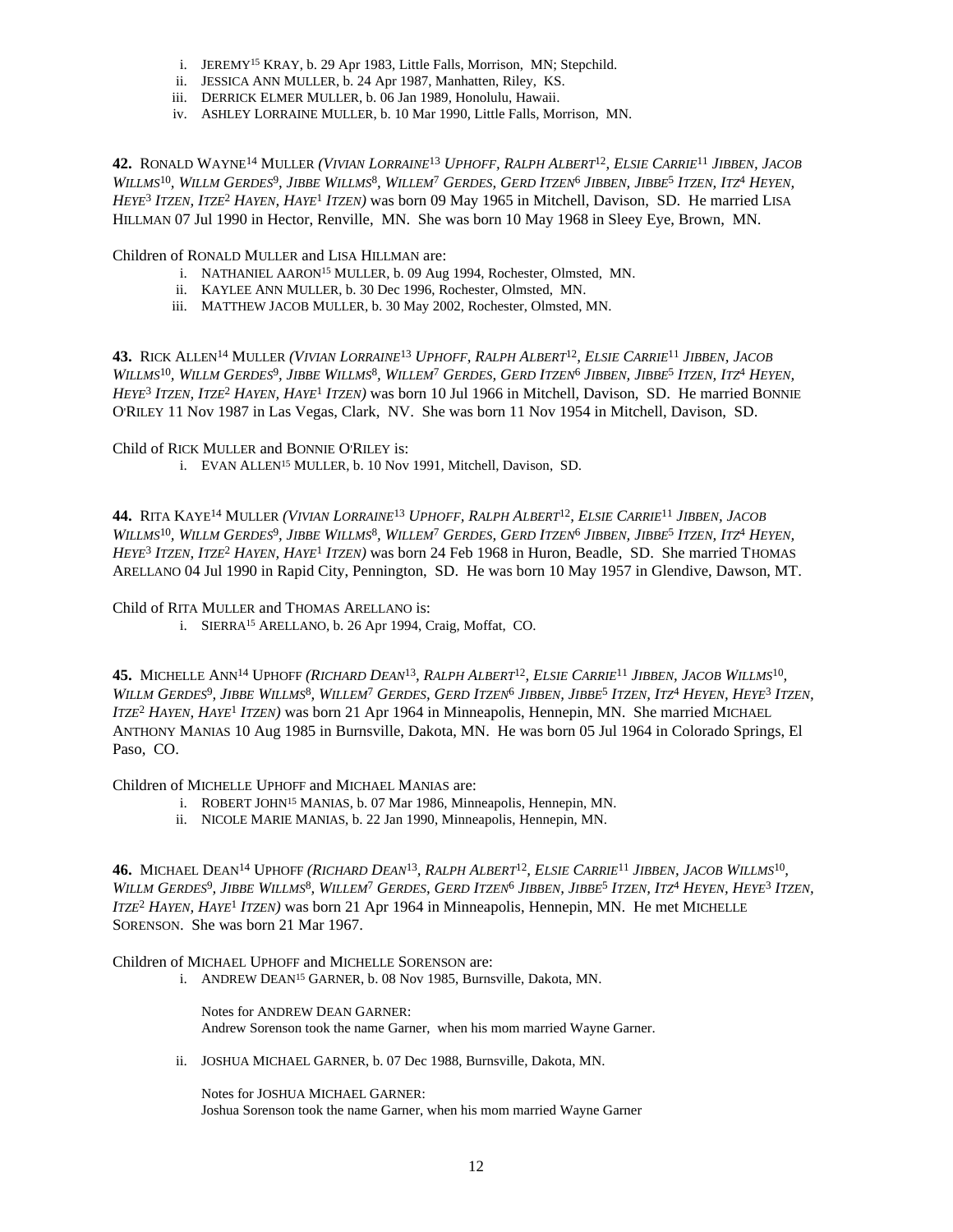47. BRADLEY DAVID<sup>14</sup> UPHOFF (*DAVID GENE<sup>13</sup>, RALPH ALBERT<sup>12</sup>, ELSIE CARRIE<sup>11</sup> JIBBEN, JACOB WILLMS<sup>10</sup>,* Willm Gerdes<sup>9</sup>, Jibbe Willms<sup>8</sup>, Willem<sup>7</sup> Gerdes, Gerd Itzen<sup>6</sup> Jibben, Jibbe<sup>5</sup> Itzen, Itz<sup>4</sup> Heyen, Heye<sup>3</sup> Itzen, *ITZE*<sup>2</sup>  *HAYEN, HAYE*<sup>1</sup>  *ITZEN)* was born 13 Oct 1959 in Minneapolis, Hennepin, MN. He married DORIS BRENDA ROMERO 14 Nov 1981 in Honolulu, Hawaii. She was born 19 Jan 1962 in Embudo, Rio Arriba, NM.

Children of BRADLEY UPHOFF and DORIS ROMERO are:

- i. DAVID<sup>15</sup> UPHOFF, b. 19 Apr 1982, Albuqurque, Sandoval, NM.
- ii. WILLIAM JAMES UPHOFF, b. 20 Mar 1997, Albuqurque, Sandoval, NM; d. 21 Dec 1997, Espanola, Rio Arriba, NM.

More About WILLIAM JAMES UPHOFF: Burial: Talpa, Taos, NM

48. BARBARA JEAN<sup>14</sup> UPHOFF (DAVID GENE<sup>13</sup>, RALPH ALBERT<sup>12</sup>, ELSIE CARRIE<sup>11</sup> JIBBEN, JACOB WILLMS<sup>10</sup>, WILLM Gerdes<sup>9</sup>, Jibbe Willms<sup>8</sup>, Willem<sup>7</sup> Gerdes, Gerd Itzen<sup>6</sup> Jibben, Jibbe<sup>5</sup> Itzen, Itz<sup>4</sup> Heyen, Heye<sup>3</sup> Itzen, Itze<sup>2</sup> *HAYEN, HAYE*<sup>1</sup>  *ITZEN)* was born 20 Sep 1960 in Appleton, Swift, MN. She married (1) RONALD MILLER 04 Mar 1979 in St. Francis, Anoka, MN. He was born 06 Sep 1959 in MN. She married (2) RICHARD FREDRICKSON 1987. She married (3) JOHN LINDBERG 12 Apr 2003 in Duluth, St. Louis, MN. He was born 06 Sep 1952 in Duluth, St. Louis, MN.

Children of BARBARA UPHOFF and RONALD MILLER are:

- 65. i. STEVEN<sup>15</sup> MILLER, b. 04 Jan 1979, Mpls., Hennepin, MN.
- 66. ii. CHAD MILLER, b. 07 Apr 1980, Coon Rapids, Anoka, MN.

Child of BARBARA UPHOFF and RICHARD FREDRICKSON is:

iii. LOGAN<sup>15</sup> FREDRICKSON, b. 18 Aug 1988, Bemidji, Beltrami, MN; d. 17 Nov 1988.

More About LOGAN FREDRICKSON: Burial: Cass Lake, Cass, MN

49. BRENT LEE<sup>14</sup> UPHOFF (DAVID GENE<sup>13</sup>, RALPH ALBERT<sup>12</sup>, ELSIE CARRIE<sup>11</sup> JIBBEN, JACOB WILLMS<sup>10</sup>, WILLM Gerdes<sup>9</sup>, Jibbe Willms<sup>8</sup>, Willem<sup>7</sup> Gerdes, Gerd Itzen<sup>6</sup> Jibben, Jibbe<sup>5</sup> Itzen, Itz<sup>4</sup> Heyen, Heye<sup>3</sup> Itzen, Itze<sup>2</sup> *HAYEN, HAYE*<sup>1</sup>  *ITZEN)* was born 06 Jul 1964 in Appleton, Swift, MN. He married (1) JOLENE ST.CLAIR 30 Oct 1980 in Blaine, Anoka, MN. She was born 17 Jun 1969 in Mpls., Hennepin, MN. He married (2) MARCY ANN SCHEELE 03 Jan 2001 in Stillwater, Washington, MN. She was born 08 Sep 1969 in St. Paul, Ramsay, MN.

Children of BRENT UPHOFF and MARCY SCHEELE are:

- i. EVAN RAY<sup>15</sup> UPHOFF, b. 19 May 2002, Wyoming, Chisago, MN.
- ii. EMMA JEAN UPHOFF, b. 05 Mar 2004, Wyoming, Chisago, MN.

50. DEBBIE<sup>14</sup> REICH (RICHARD<sup>13</sup>, THERESA ALMA<sup>12</sup> UPHOFF, ELSIE CARRIE<sup>11</sup> JIBBEN, JACOB WILLMS<sup>10</sup>, WILLM Gerdes<sup>9</sup>, Jibbe Willms<sup>8</sup>, Willem<sup>7</sup> Gerdes, Gerd Itzen<sup>6</sup> Jibben, Jibbe<sup>5</sup> Itzen, Itz<sup>4</sup> Heyen, Heye<sup>3</sup> Itzen, Itze<sup>2</sup> *HAYEN, HAYE*<sup>1</sup>  *ITZEN)* was born 29 Oct 1956 in Duluth, St. Louis, MN. She married BRUCE CHRISTENSEN 21 Sep 1985 in Duluth, St. Lewis, MN. He was born 18 Mar 1947 in Carlton, Carlton, MN.

Children of DEBBIE REICH and BRUCE CHRISTENSEN are:

- i. MIRAND JOY<sup>15</sup> CHRISTENSEN, b. 09 Aug 1986, Duluth, St. Louis, MN.
- ii. JOSEPH PATRICH CHRISTENSEN, b. 14 Sep 1988, Duluth, St. Louis, MN.

51. CINDY<sup>14</sup> REICH (RICHARD<sup>13</sup>, THERESA ALMA<sup>12</sup> UPHOFF, ELSIE CARRIE<sup>11</sup> JIBBEN, JACOB WILLMS<sup>10</sup>, WILLM Gerdes<sup>9</sup>, Jibbe Willms<sup>8</sup>, Willem<sup>7</sup> Gerdes, Gerd Itzen<sup>6</sup> Jibben, Jibbe<sup>5</sup> Itzen, Itz<sup>4</sup> Heyen, Heye<sup>3</sup> Itzen, Itze<sup>2</sup> *HAYEN, HAYE*<sup>1</sup>  *ITZEN)* was born 27 Oct 1957 in Duluth, St. Louis, MN. She married JAMES DRAHOS 23 Jun 1984 in Hutchenson, McLeod, MN. He was born 25 Jul 1958 in Hutchinson, Mc Leod, MN.

Children of CINDY REICH and JAMES DRAHOS are:

i. JOHNATHAN JAMES<sup>15</sup> DRAHOS, b. 05 Jan 1989, Eagan, Dakota, MN.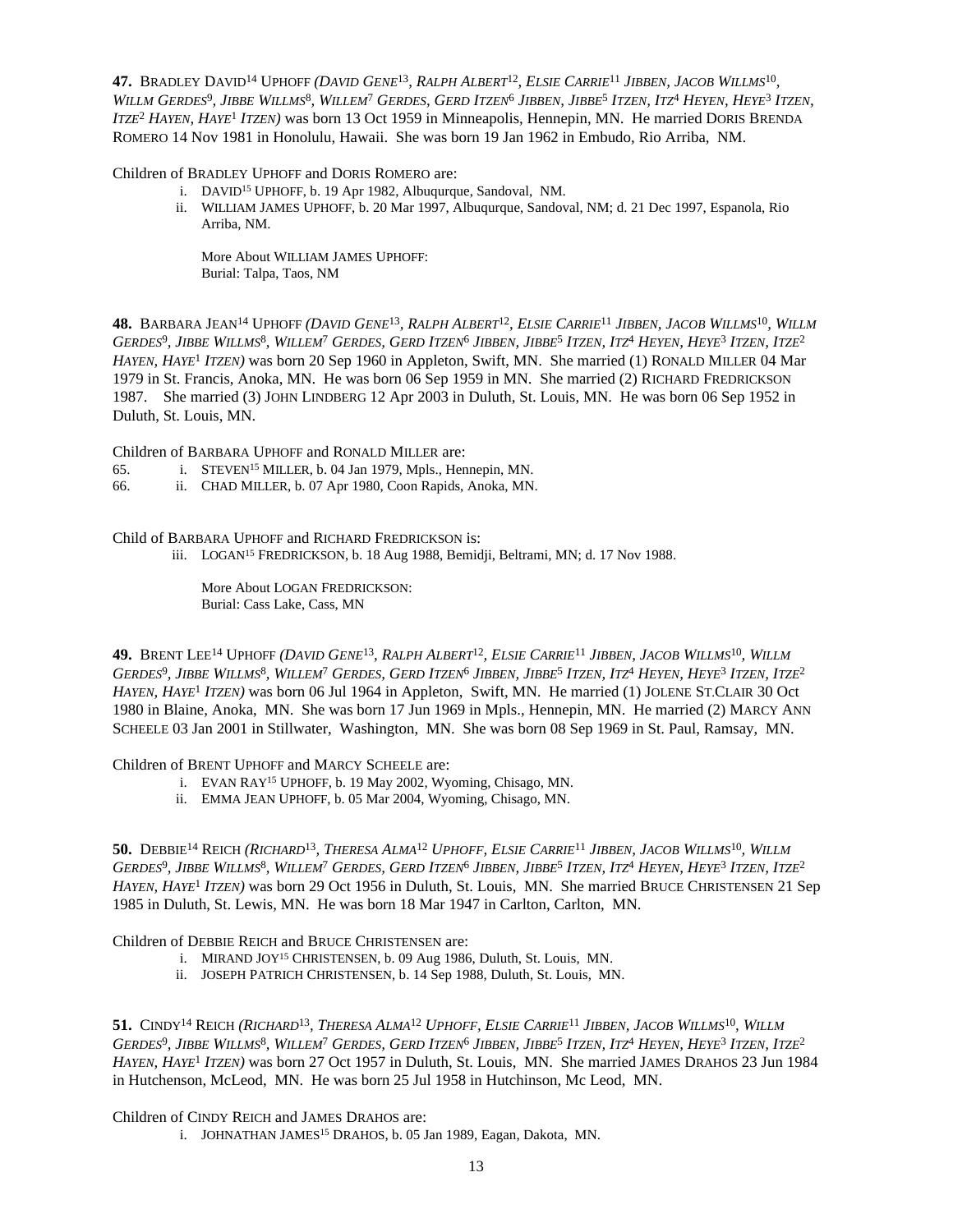ii. ANNA CIAH DRAHOS, b. 11 Jul 1992, Eagan, Dakota, MN.

52. Jerry LeRoy<sup>14</sup> Reich (*Richard<sup>13</sup>, Theresa Alma<sup>12</sup> Uphoff, Elsie Carrie<sup>11</sup> Jibben, Jacob Willms<sup>10</sup>,* Willm Gerdes<sup>9</sup>, Jibbe Willms<sup>8</sup>, Willem<sup>7</sup> Gerdes, Gerd Itzen<sup>6</sup> Jibben, Jibbe<sup>5</sup> Itzen, Itz<sup>4</sup> Heyen, Heye<sup>3</sup> Itzen, *ITZE*<sup>2</sup>  *HAYEN, HAYE*<sup>1</sup>  *ITZEN)* was born 21 Aug 1961 in Duluth, St. Louis, MN. He married LAURIE BRAUN 22 Aug 1986 in Adams, MN. She was born 28 Mar 1960 in Osage, Mitchell, IA.

Children of JERRY REICH and LAURIE BRAUN are:

- i. KATIE MARIE<sup>15</sup> REICH, b. 08 Nov 1989, Rochester, Olmstad, MN.
- ii. SARAH ANN REICH, b. 19 Feb 1992, Rochester, Olmstad, MN.

53. LIZABETH<sup>14</sup> KILLORAN (DARLENE<sup>13</sup> REICH, THERESA ALMA<sup>12</sup> UPHOFF, ELSIE CARRIE<sup>11</sup> JIBBEN, JACOB WILLMS<sup>10</sup>, WILLM GERDES<sup>9</sup>, JIBBE WILLMS<sup>8</sup>, WILLEM<sup>7</sup> GERDES, GERD ITZEN<sup>6</sup> JIBBEN, JIBBE<sup>5</sup> ITZEN, ITZ<sup>4</sup> HEYEN, *HEYE*<sup>3</sup>  *ITZEN, ITZE*<sup>2</sup>  *HAYEN, HAYE*<sup>1</sup>  *ITZEN)* was born 16 Mar 1957. She married MICHAEL SCOTT BUETTNER 14 Jun 1980 in Mpls., MN. He was born 08 May 1953 in Milwaukee, WI.

Children of LIZABETH KILLORAN and MICHAEL BUETTNER are:

- i. MELISSA<sup>15</sup> BUETTNER, b. 28 Feb 1982, MN.
- ii. CHRISTOPHER BUETTNER, b. 29 Oct 1984, MN.
- iii. MATHEW BUETTNER, b. 13 May 1991, MN.

54. DIANE MARILYN<sup>14</sup> SHIPKA (MARILYN JOAN<sup>13</sup> REICH, THERESA ALMA<sup>12</sup> UPHOFF, ELSIE CARRIE<sup>11</sup> JIBBEN, JACOB WILLMS<sup>10</sup>, WILLM GERDES<sup>9</sup>, JIBBE WILLMS<sup>8</sup>, WILLEM<sup>7</sup> GERDES, GERD ITZEN<sup>6</sup> JIBBEN, JIBBE<sup>5</sup> ITZEN, ITZ<sup>4</sup> HEYEN, *HEYE*<sup>3</sup>  *ITZEN, ITZE*<sup>2</sup>  *HAYEN, HAYE*<sup>1</sup>  *ITZEN)* was born 16 Apr 1959 in Duluth, St. Louis , MN. She married GREGORY A. JOHNSON 07 Aug 1976 in Duluth, St. Louis, MN. He was born 04 Jun 1957 in Duluth, St. Louis , MN.

Children of DIANE SHIPKA and GREGORY JOHNSON are:

- i. AARON CAMARON<sup>15</sup> JOHNSON, b. 27 Apr 1978, Duluth, St. Louis, MN.
- ii. KRISTINA MARIE JOHNSON, b. 23 Nov 1983, Vancouver, Clark, WA.

55. JASON CHARLES<sup>14</sup> ANDERSON (*Sharon K.<sup>13</sup> Reich, Theresa Alma<sup>12</sup> Uphoff, Elsie Carrie<sup>11</sup> Jibben, Jacob* WILLMS<sup>10</sup>, WILLM GERDES<sup>9</sup>, JIBBE WILLMS<sup>8</sup>, WILLEM<sup>7</sup> GERDES, GERD ITZEN<sup>6</sup> JIBBEN, JIBBE<sup>5</sup> ITZEN, ITZ<sup>4</sup> HEYEN, *HEYE*<sup>3</sup>  *ITZEN, ITZE*<sup>2</sup>  *HAYEN, HAYE*<sup>1</sup>  *ITZEN)* was born 23 Oct 1967 in St. Paul, Ramsay, MN. He married AMY JOHNSON 12 Jan 1990 in White Bear, MN. She was born 16 Dec 1965.

Children of JASON ANDERSON and AMY JOHNSON are:

- i. JOSHUA C. <sup>15</sup> ANDERSON, b. 12 Apr 1993, Maplewood, Ramsay, MN.
- ii. SAMANTHA ANDERSON, b. 29 Dec 1996, Maplewoood, Ramsay, MN.
- iii. COLE J. ANDERSON, b. 05 Feb 1997, Maplewood, Ramsay, MN.

56. Diana<sup>14</sup> Oie (Marlys<sup>13</sup> Uphoff, John Jacob<sup>12</sup>, Elsie Carrie<sup>11</sup> Jibben, Jacob Willms<sup>10</sup>, Willm Gerdes<sup>9</sup>, Jibbe Willms<sup>8</sup>, Willem<sup>7</sup> Gerdes, Gerd Itzen<sup>6</sup> Jibben, Jibbe<sup>5</sup> Itzen, Itz<sup>4</sup> Heyen, Heye<sup>3</sup> Itzen, Itze<sup>2</sup> Hayen, *HAYE*<sup>1</sup>  *ITZEN)* was born 13 Jun 1964 in Unknown. She married (1) GREG AKASON Bef. 1982. She married (2) STEVE WARD 29 Sep 1990 in Anoka, Anoka, MN. He was born 07 May 1964 in MN.

Child of DIANA OIE and GREG AKASON is: 67. i. JESSICA<sup>15</sup> AKASON, b. 14 Aug 1982.

Child of DIANA OIE and STEVE WARD is:

ii. ALEXI<sup>15</sup> WARD, b. 30 Jun 1992, Anoka, Anoka, MN.

57. DALE<sup>14</sup> OIE (MARLYS<sup>13</sup> UPHOFF, JOHN JACOB<sup>12</sup>, ELSIE CARRIE<sup>11</sup> JIBBEN, JACOB WILLMS<sup>10</sup>, WILLM GERDES<sup>9</sup>, Jibbe Willms<sup>8</sup>, Willem<sup>7</sup> Gerdes, Gerd Itzen<sup>6</sup> Jibben, Jibbe<sup>5</sup> Itzen, Itz<sup>4</sup> Heyen, Heye<sup>3</sup> Itzen, Itze<sup>2</sup> Hayen, *HAYE*<sup>1</sup>  *ITZEN)* was born 02 Jul 1966 in Unknown. He married DEANNE SABBY 20 Feb 1988 in Coon Rapids,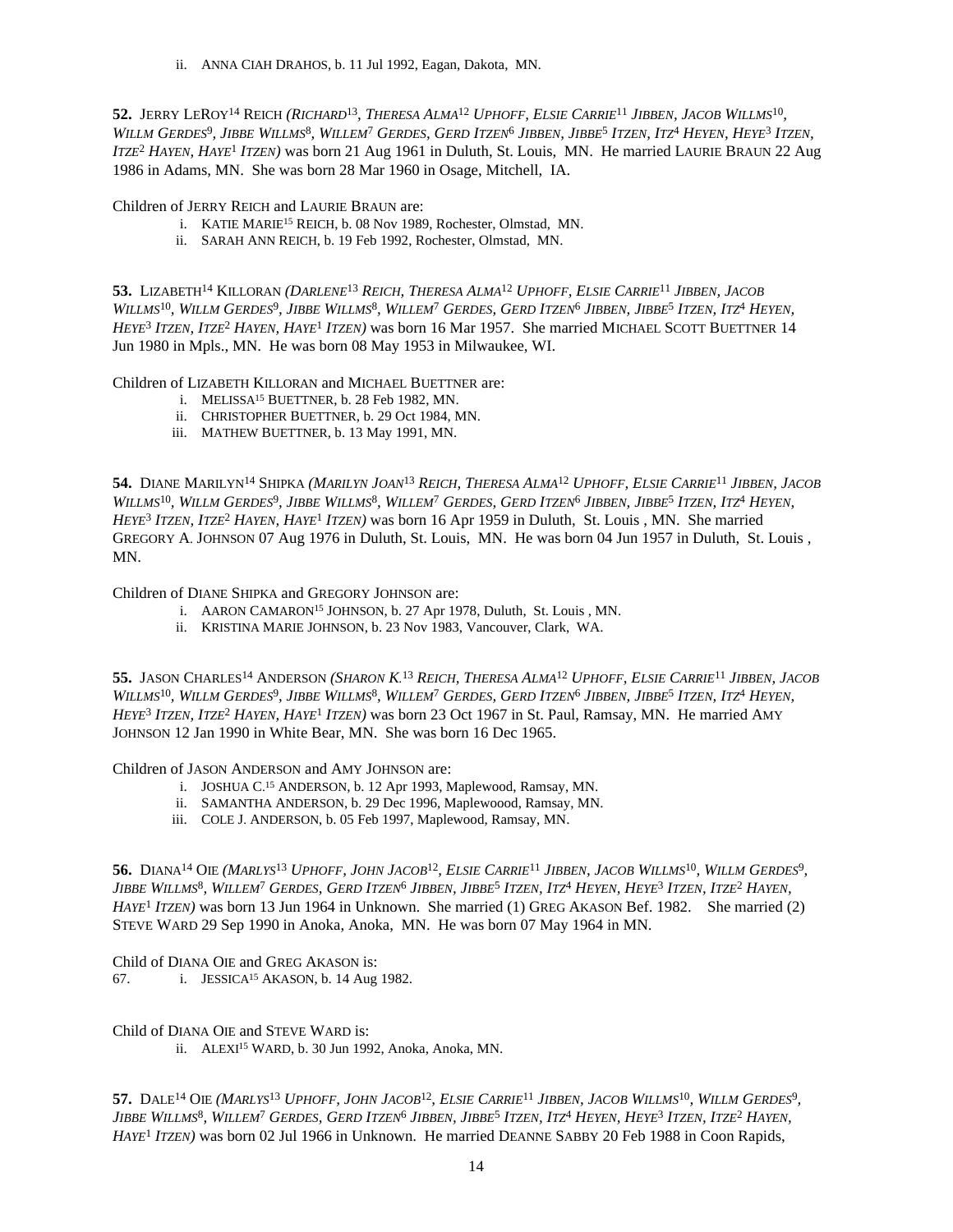Anoka, MN. She was born 15 Sep 1967 in Enid, Garfield, OK.

Children of DALE OIE and DEANNE SABBY are:

- i. JAYCE TYLER<sup>15</sup> OIE, b. 09 Jun 1993, Anoka, Ramsay, MN.
- ii. KOLTIN OIE, b. 23 Mar 1996, Anoka, Ramsay, MN.
- iii. KIERSTYN OIE, b. 15 Apr 1999, Anoka, Ramsay, MN.

58. ANDREA<sup>14</sup> SMITH (CAROL<sup>13</sup> UPHOFF, JOHN JACOB<sup>12</sup>, ELSIE CARRIE<sup>11</sup> JIBBEN, JACOB WILLMS<sup>10</sup>, WILLM Gerdes<sup>9</sup>, Jibbe Willms<sup>8</sup>, Willem<sup>7</sup> Gerdes, Gerd Itzen<sup>6</sup> Jibben, Jibbe<sup>5</sup> Itzen, Itz<sup>4</sup> Heyen, Heye<sup>3</sup> Itzen, Itze<sup>2</sup> *HAYEN, HAYE*<sup>1</sup>  *ITZEN)* was born 29 May 1961 in Lincoln, Lancaster, Neb.. She married (1) DAVID LANGLEY Bef. 1978. He was born 1957 in Sioux Falls, Minnehaha, SD, and died 1998. She married (2) CALVIN FOGELMAN 02 Jun 1984 in Brookings, Brookings, SD. He was born 31 Oct 1960 in Sioux Falls, Minnehaha, SD.

Child of ANDREA SMITH and DAVID LANGLEY is:

i. ERIC<sup>15</sup> LANGLEY, b. 06 Jun 1978, Sioux Falls, Minnehaha, SD.

Children of ANDREA SMITH and CALVIN FOGELMAN are:

- ii. DANIELLE<sup>15</sup> FOGELMAN, b. 23 Mar 1986, Long Beach, Los Angeles County-South, CA.
- iii. NICOLE FOGELMAN, b. 10 Apr 1991, Palm Dale, CA.
- iv. MICHAELA FOGELMAN, b. 25 Jan 1994, Lancaster, Western Los Angeles County, CA.
- v. SARAH FOGELMAN, b. 10 Oct 1997, Anoka, Anoka, MN.

59. MICHAEL<sup>14</sup> SMITH (CAROL<sup>13</sup> UPHOFF, JOHN JACOB<sup>12</sup>, ELSIE CARRIE<sup>11</sup> JIBBEN, JACOB WILLMS<sup>10</sup>, WILLM Gerdes<sup>9</sup>, Jibbe Willms<sup>8</sup>, Willem<sup>7</sup> Gerdes, Gerd Itzen<sup>6</sup> Jibben, Jibbe<sup>5</sup> Itzen, Itz<sup>4</sup> Heyen, Heye<sup>3</sup> Itzen, Itze<sup>2</sup> *HAYEN, HAYE*<sup>1</sup>  *ITZEN)* was born 26 Dec 1962 in Lincoln, Lancaster, Neb.. He married TERRY HELLMAN 15 Jul 1989 in Anoka, MN. She was born 18 Jun 1963.

Children of MICHAEL SMITH and TERRY HELLMAN are:

- i. ERIN<sup>15</sup> MIDEKE, b. 15 Nov 1983, St. Paul, Ramsay, MN; Stepchild.
- ii. SHAWN SMITH, b. 19 Nov 1990.
- iii. JUSTIN SMITH, b. 18 Mar 1996.

60. Scott<sup>14</sup> Smith (Carol<sup>13</sup> Uphoff, John Jacob<sup>12</sup>, Elsie Carrie<sup>11</sup> Jibben, Jacob Willms<sup>10</sup>, Willm Gerdes<sup>9</sup>, Jibbe Willms<sup>8</sup>, Willem<sup>7</sup> Gerdes, Gerd Itzen<sup>6</sup> Jibben, Jibbe<sup>5</sup> Itzen, Itz<sup>4</sup> Heyen, Heye<sup>3</sup> Itzen, Itze<sup>2</sup> Hayen, *HAYE*<sup>1</sup>  *ITZEN)* was born 14 May 1970. He married LISA NELSON 09 Oct 1999 in St. Paul, Ramsay, MN. She was born 29 Jul 1974.

Child of SCOTT SMITH and LISA NELSON is:

i. JANNA NOELLE<sup>15</sup> SMITH, b. 23 Jun 2004, Wyoming, Chisago, MN.

61. ROGER<sup>14</sup> UPHOFF (EUGENE<sup>13</sup>, JOHN JACOB<sup>12</sup>, ELSIE CARRIE<sup>11</sup> JIBBEN, JACOB WILLMS<sup>10</sup>, WILLM GERDES<sup>9</sup>, Jibbe Willms<sup>8</sup>, Willem<sup>7</sup> Gerdes, Gerd Itzen<sup>6</sup> Jibben, Jibbe<sup>5</sup> Itzen, Itz<sup>4</sup> Heyen, Heye<sup>3</sup> Itzen, Itze<sup>2</sup> Hayen, *HAYE*<sup>1</sup>  *ITZEN)* was born 08 Oct 1966 in St. Paul, Ramsay, MN. He married THERESA EMMS 12 Dec 1998 in St. Paul, MN. She was born 02 Jul 1969 in St. Paul, Ramsay, MN.

Children of ROGER UPHOFF and THERESA EMMS are:

- i. BRANDON<sup>15</sup> UPHOFF, b. 22 Apr 1994.
- ii. TAYLER UPHOFF, b. 20 Feb 1997.

**62.** Lisa<sup>14</sup> Uphoff (Eugene<sup>13</sup>, John Jacob<sup>12</sup>, Elsie Carrie<sup>11</sup> Jibben, Jacob Willms<sup>10</sup>, Willm Gerdes<sup>9</sup>, Jibbe WILLMS<sup>8</sup>, WILLEM<sup>7</sup> Gerdes, Gerd Itzen<sup>6</sup> Jibben, Jibbe<sup>5</sup> Itzen, Itz<sup>4</sup> Heyen, Heye<sup>3</sup> Itzen, Itze<sup>2</sup> Hayen, Haye<sup>1</sup> *ITZEN)* was born 24 Jan 1968 in St. Paul, Ramsay, MN. She married TODD GJERDIGAN 14 Feb 1997. He was born 17 Oct 1963 in Minneapolis, Hennepin, MN.

Child of LISA UPHOFF and TODD GJERDIGAN is:

i. MARIAH<sup>15</sup> GJERDIGAN, b. 01 May 1997.